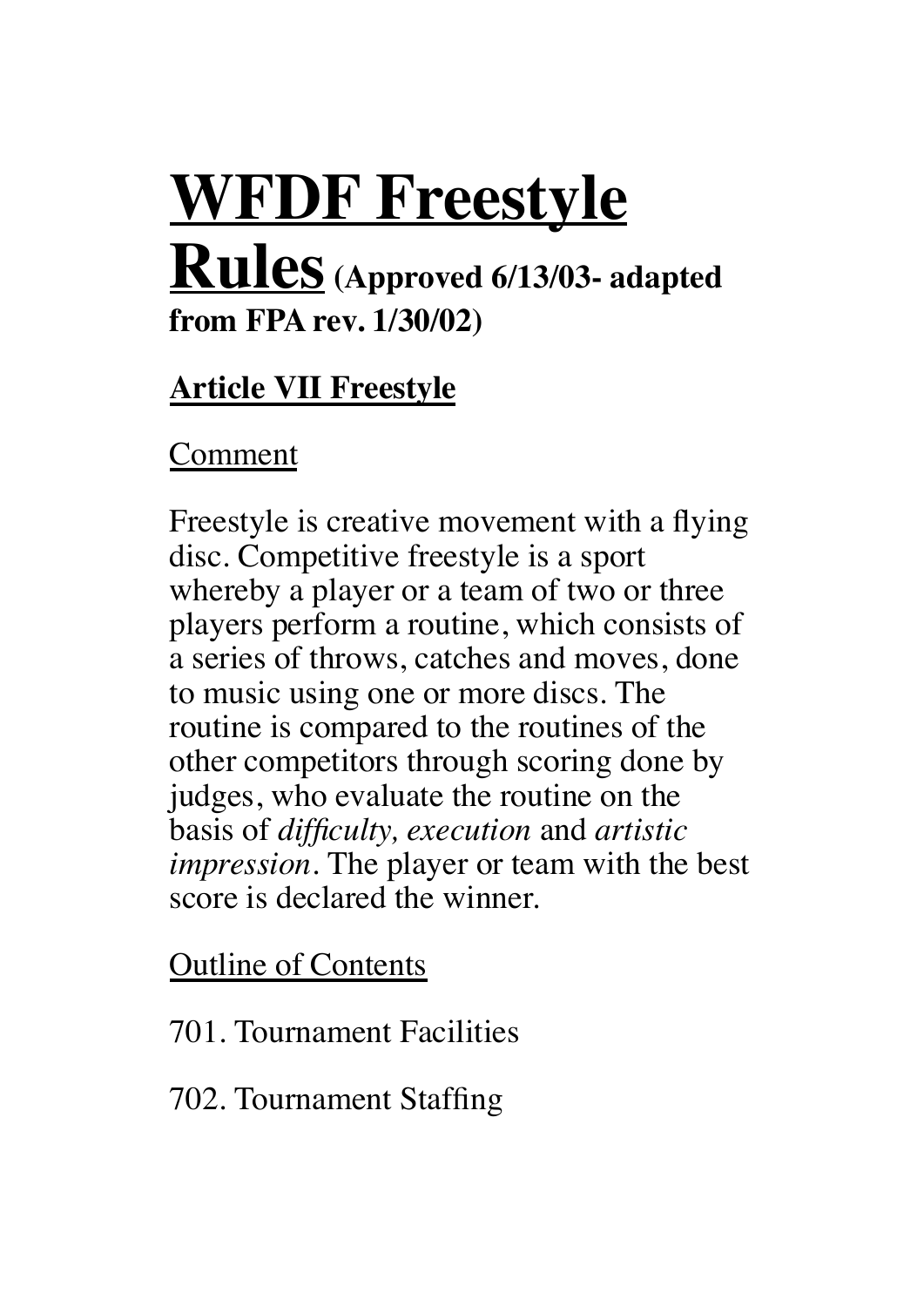- 703. Event Progressions
- 704. Seeding and Pools
- 705. Judging Panels
- 706. Administration of Competition
- 707. Judging Responsibilities
- 708. Player Expectations
- 709. Judging System

#### **701. TOURNAMENT FACILITIES**

701.01 Competition Site

## **702. TOURNAMENT STAFFING**

The tournament director should ensure that the following responsibilities are covered:

702.01 Head Judge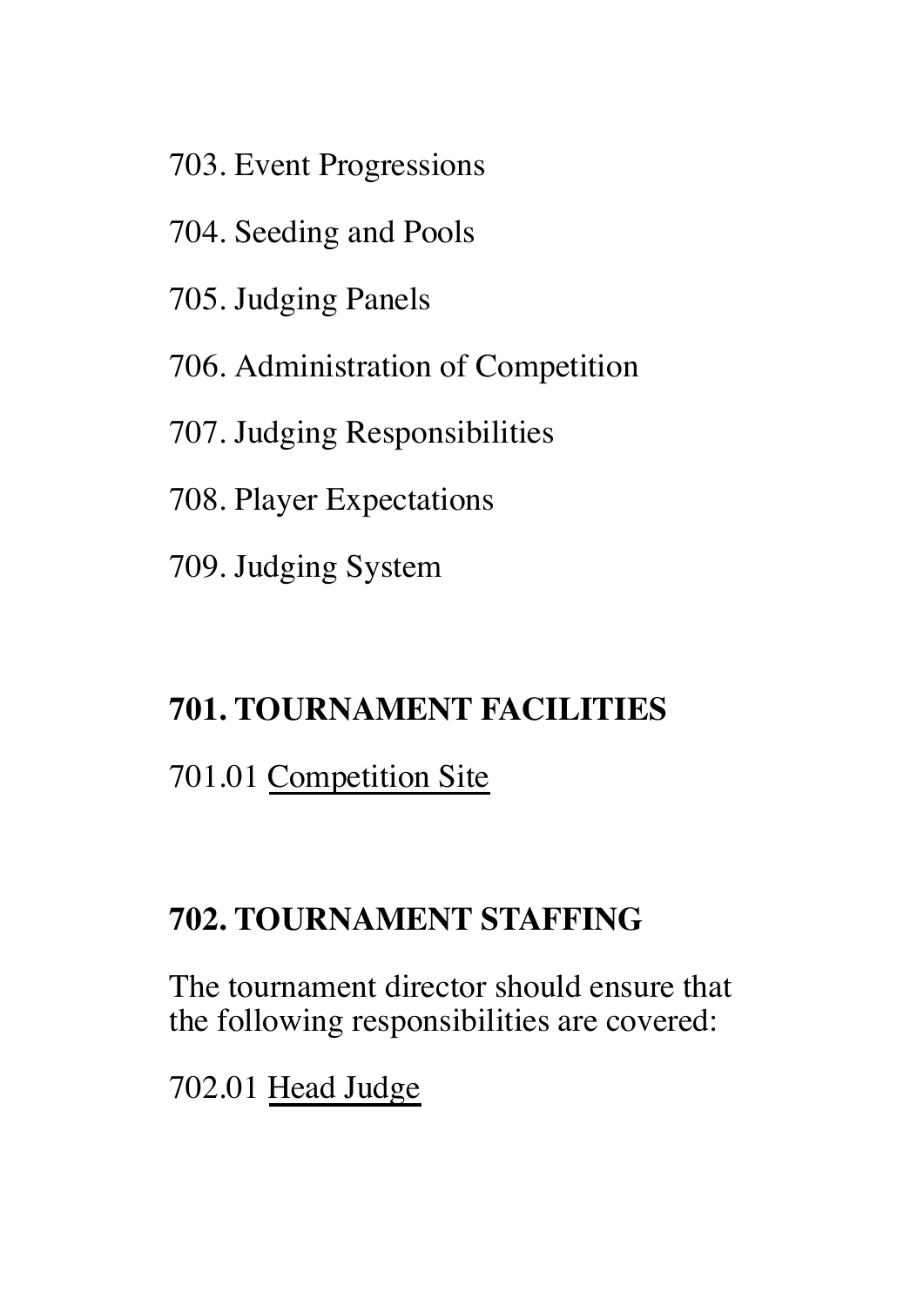The Head Judge oversees all categories of competition (Open Pairs, Women's Pairs, Juniors, etc.), makes final determinations on seeding and wildcards, and makes determinations on any player concerns or protests.

# 702.02 Category Judge

It is sometimes desirable to have a category judge oversee the administration of each category of competition.

# 702.03 Pool Director

The pool director oversees the administration of one pool of competition. The pool director insures that all judges are seated and ready to evaluate performances, collects scores from judges. The Pool Director works with the timer to insure accurate official timing of routines and works with the statistician to tabulate scores.

## 702.04 Sound Director

The sound director collects music from teams and plays music for teams. The sound director also oversees incidental music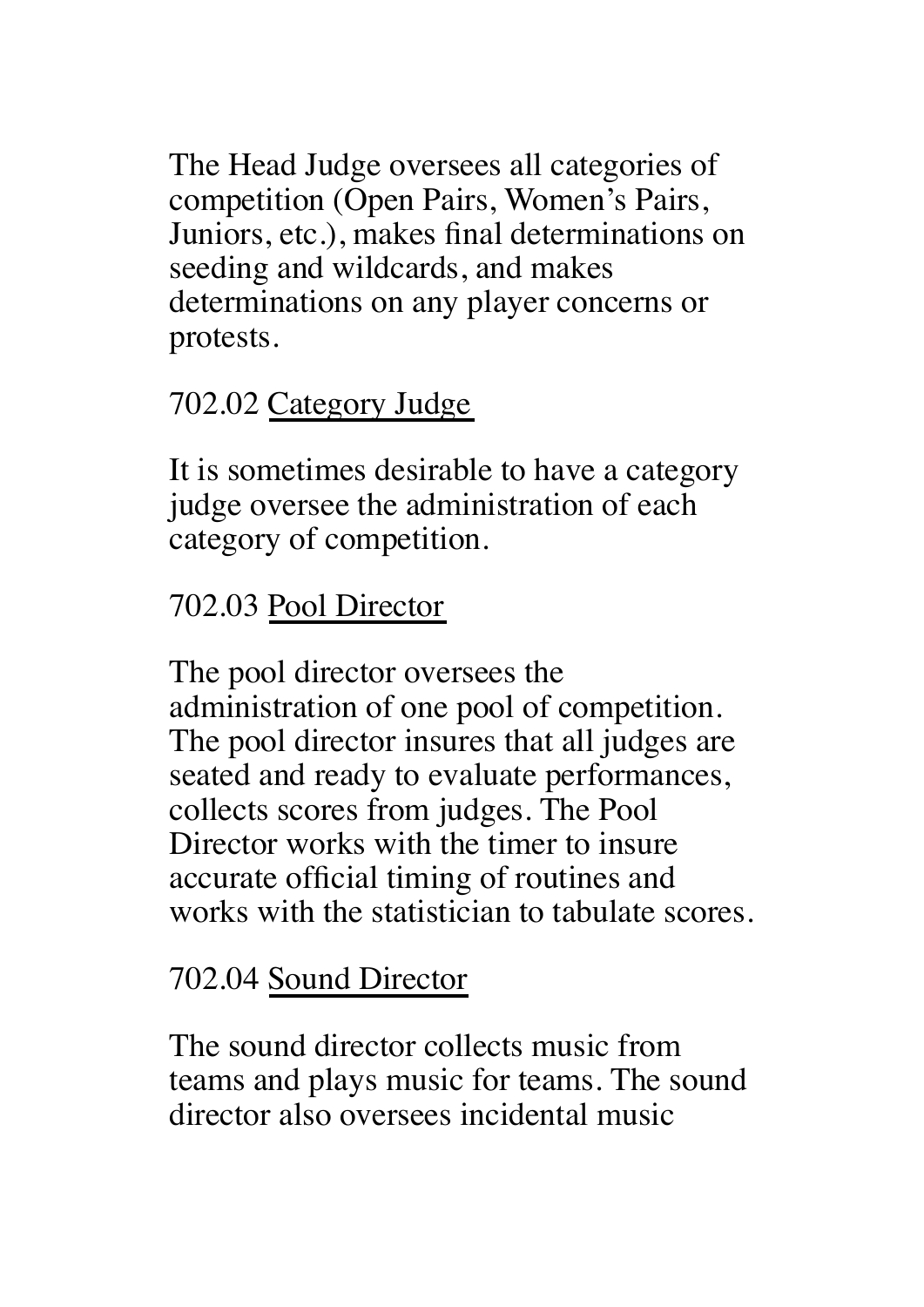during warm-up, between performances and after competition.

# 702.05 Announcer

The announcer's job is to entertain the spectators and inform them about the competition. During competition, the announcer's primary responsibilities include introducing each team, making requested time announcements, and being entertaining between performances.

## 702.06 Timer

The timer operates a stopwatch that keeps the official time of a routine. Sometimes the pool director acts as the timer.

#### 702.07 Statistician

The statistician tabulates scores and submits them to the pool director, category judge or head judge. Sometimes the pool director acts as statistician.

# **703. EVENT PROGRESSIONS**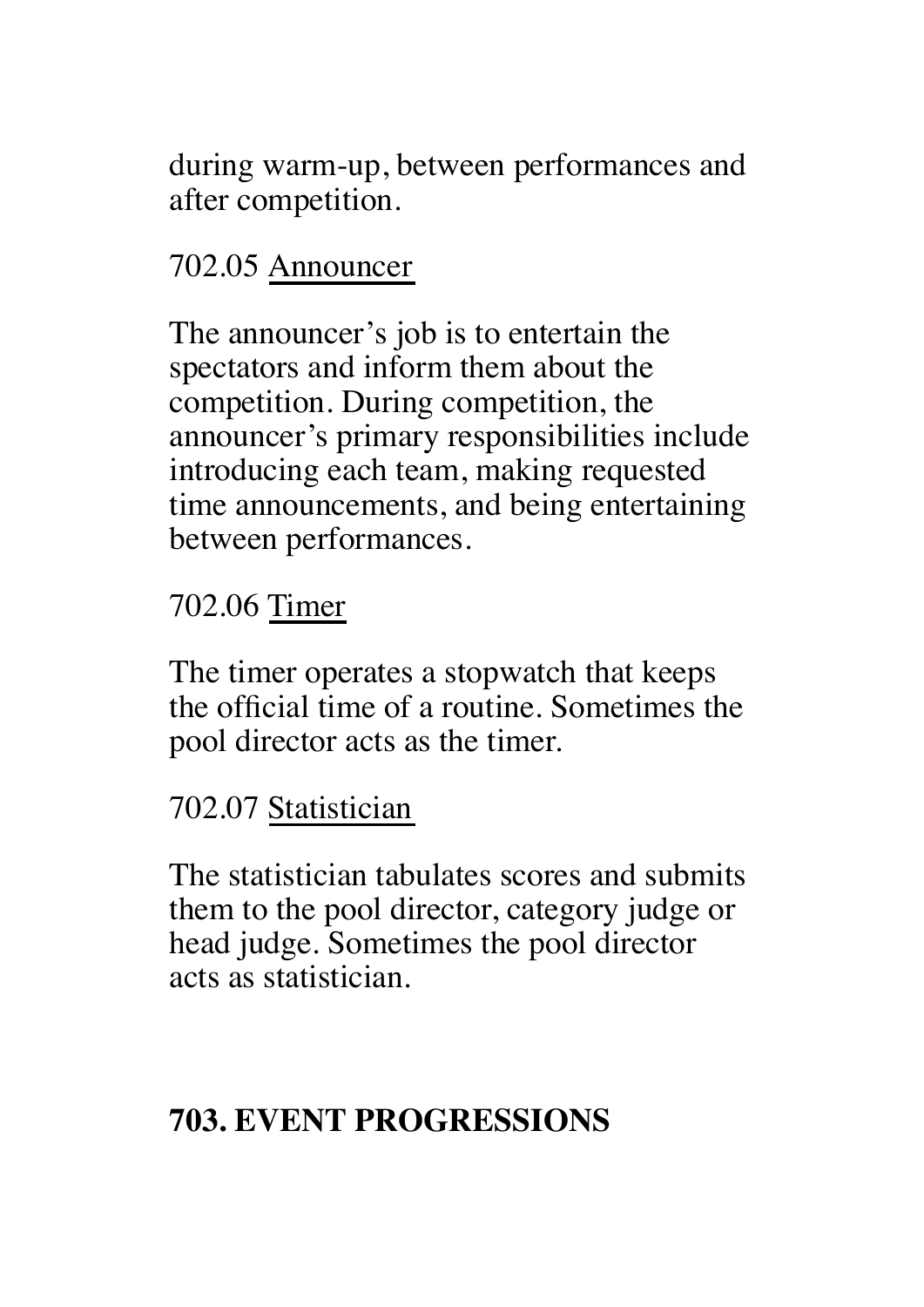The number of rounds, number of pools and number of teams in the final should be determined using the following criteria:

## 703.01 Standard FPA Formats

These criteria determine the tournament formats at the FPA World Championships, the US Open, the WFDF Championships and all FPA Tour events. The FPA recommends using these criteria for most tournaments. See section 703.03 for circumstances that would warrant alternate formats.

A. Qualifier Round. If more than 24 teams sign up in a category, a Qualifier Round is used. The top 16 teams as seeded by the FPA Rankings automatically advance to the Preliminary Round. The remaining teams compete for eight spots in the Preliminary Round. Three minute routines in Open Pairs, Mixed Pairs and Women's Pairs. Four minute routines in Co-op.

B. Preliminary Round. For categories with up to 24 entered teams. Teams are split into two or more pools. Three minute routines in Open Pairs, Mixed Pairs and Women's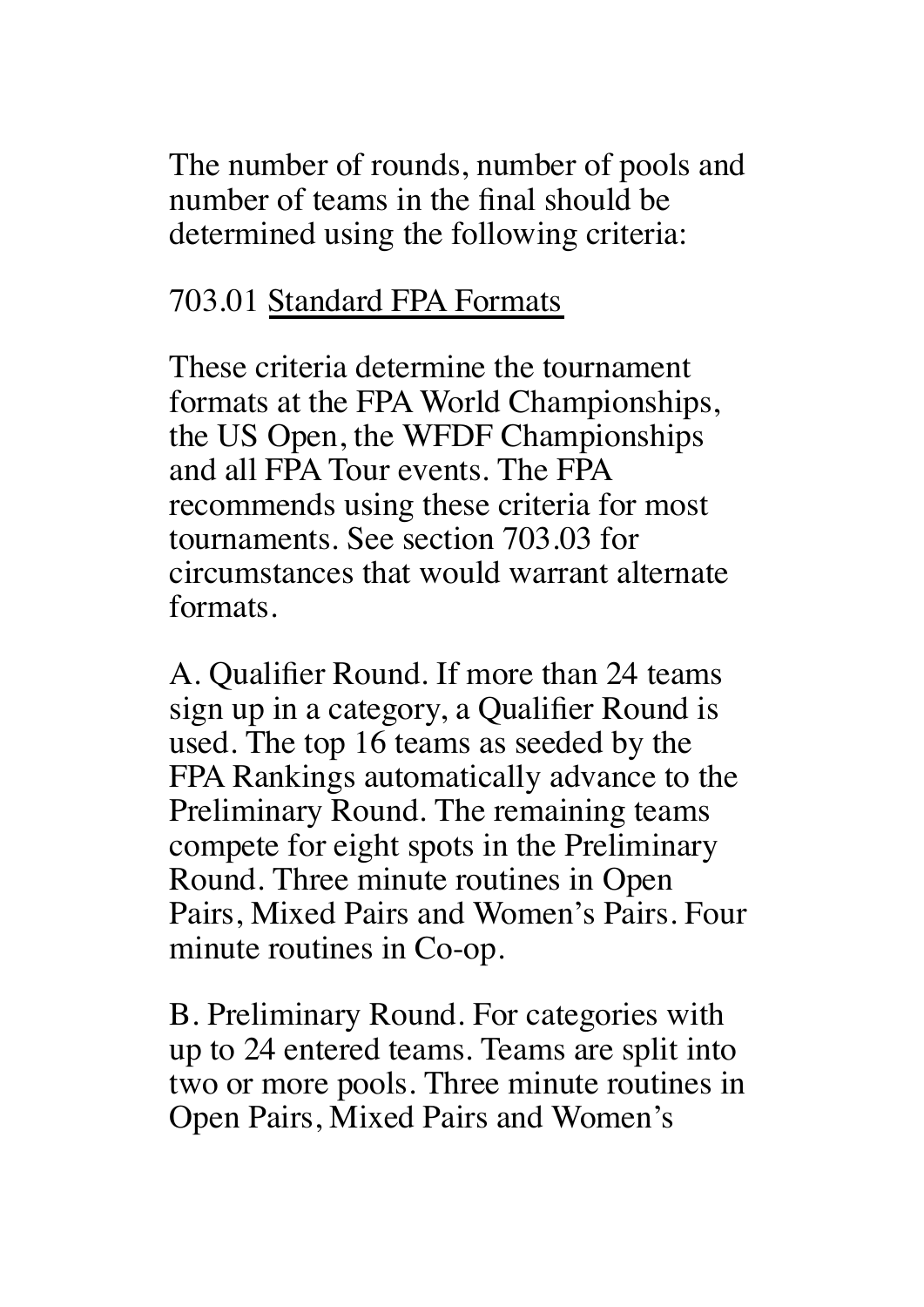Pairs. Four minute routines in Co-op. Sixteen teams should advance from the Preliminary Round to the semifinals. All choices of playing order and subsequent round seedings are based on results from the previous round, with ties broken based on Preliminary Round seeding.

C. Semifinal Round. When sixteen teams or less are entered in a category, the Semifinal Round is the first round. Teams are split into two pools. Four minute routines in Open Pairs, Mixed Pairs and Women's Pairs. Five minute routines in Co-op.

Eight teams should advance to the Open Pairs finals. Six teams should advance to the Open Co-op finals. If there are more than 20 entered teams, eight teams should advance to the Mixed Pairs finals. Otherwise, six teams should advance. Four teams should advance to the Women's Pairs final.

D. Final Round. If there are fewer than 9 teams in Open Pairs, 6 teams in Open Co-op, Mixed Pairs or Women's Pairs, one round may be held. The Tournament Director may elect to hold a Seeding Round that determines playing order for the Final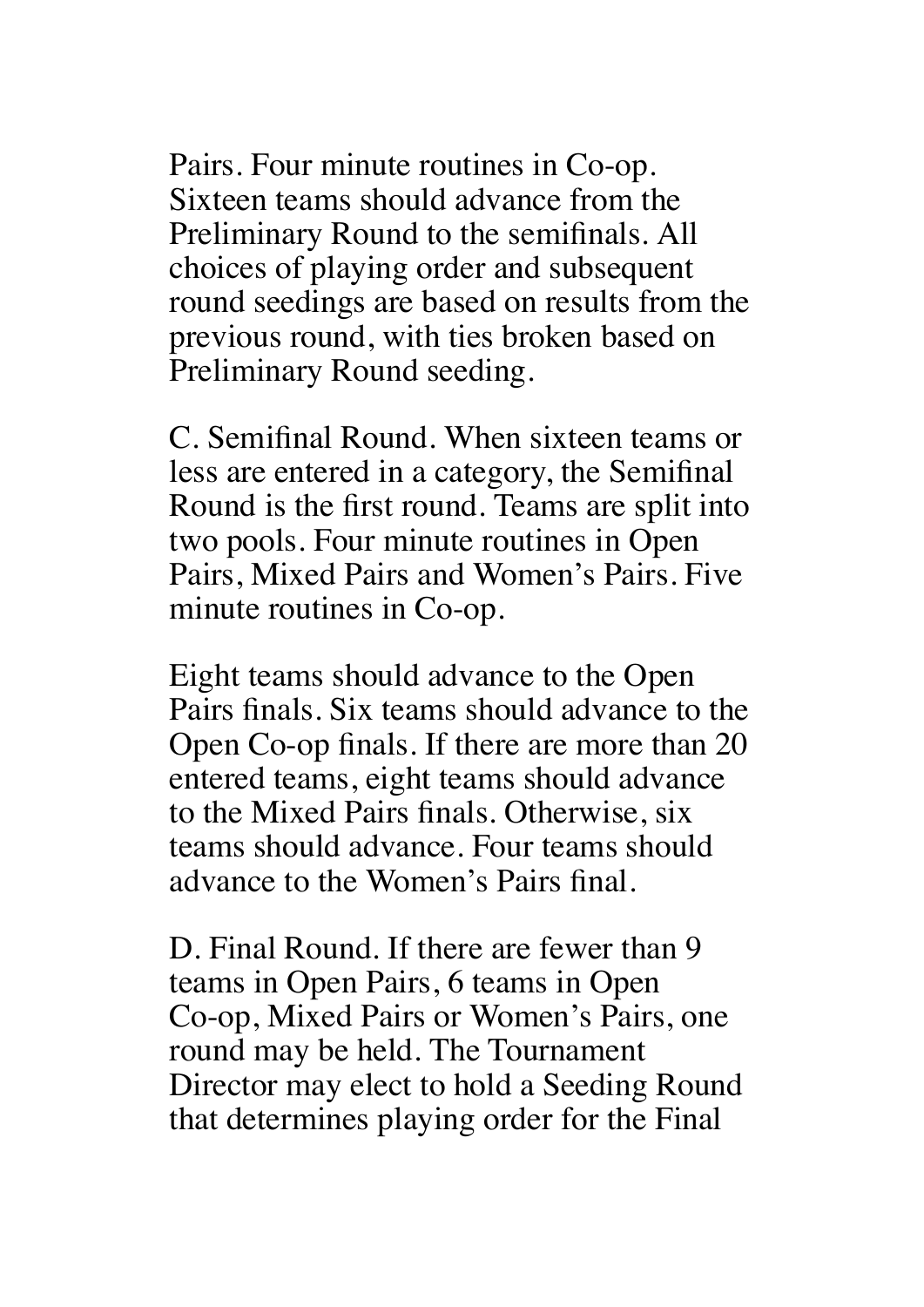Round. Four minute routines in Open Pairs, Mixed Pairs and Women's Pairs. Five minute routines in Co-op.

# 703.02. Who Advances To The Next Round?

The event progression for the tournament determines how many teams advance to the next round. When there is more than one pool, an equal number of teams should advance from each pool. If four teams advance from each pool, the four teams with the highest score in Pool A advance, and the four teams with the highest scores in Pool B advance. Scores are never compared between teams from Pool A and teams from Pool B.

## 703.03 Alternate Event Progressions

Certain circumstances may allow for alternate Event Progressions. The FPA World Championships, the US Open or the WFDF Championships may not use these alternatives without prior approval of the FPA Board. Tournaments using alternative formats must announce the format in detail at least one month prior to the event to allow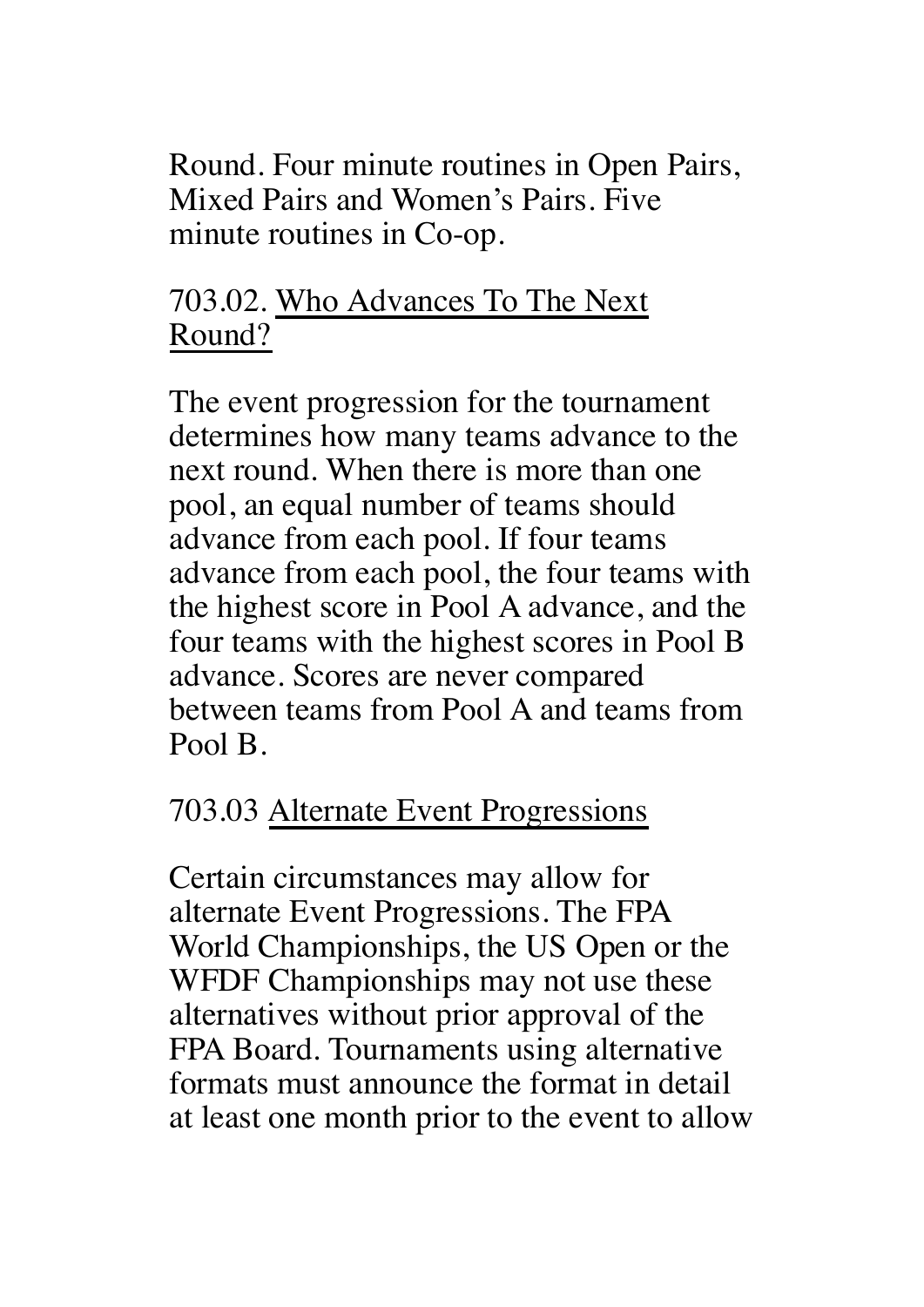players to prepare appropriately.

A. One Pool. If one panel of judges will be evaluating all competitors, teams may play in one large pool. Care should be taken by the tournament staff and the judging panel to guarantee that all teams are judged by the same criteria. For instance, random playing order in the prelimaries would be one way to protect against the inflation of scores as the pool played.

B. Cumulative Scoring. If one panel of judges evaluates all competitors in any given round, cumulative scoring may be used. There may be different panels of judges for each succeeding round. The same set of judges must evaluate all preliminary performances, the same set of judges must evaluate all semifinal performances, and so on.

## **704. SEEDING AND POOLS**

#### 704.01 Registration and Sign-Up

The tournament director will set a deadline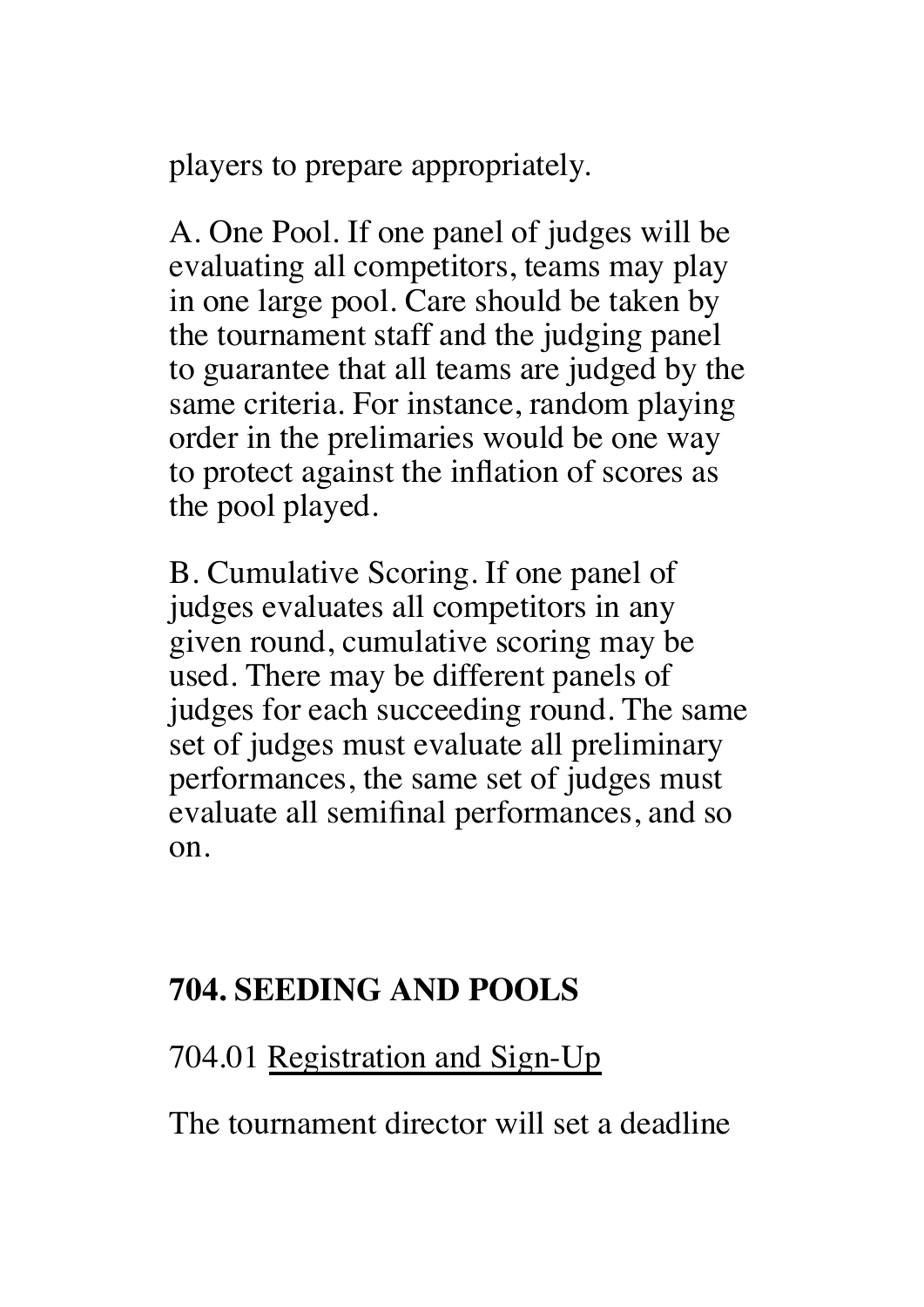by which all players must register for play. The tournament director will set a deadline by which all players will declare their teams.

For the FPA World Championships, the deadline for registration and team sign-up shall be no later than midnight of the day before competition in the category begins.

# 704.02 Seeding and Formation of Pools

Once the team sign-up deadline has passed, the Head Judge seeds the teams, splits teams into pools if necessary and determines the judging panels. The primary goal in setting up playing pools is to fit the teams into pools that are balanced.

Use the following checklist to set up Preliminary pools:

- 1. Determine the number of pools
- 2. Create Raw Seeding List
- 3. Allocate Provisional Wildcards
- 4. Create a Raw Seeding List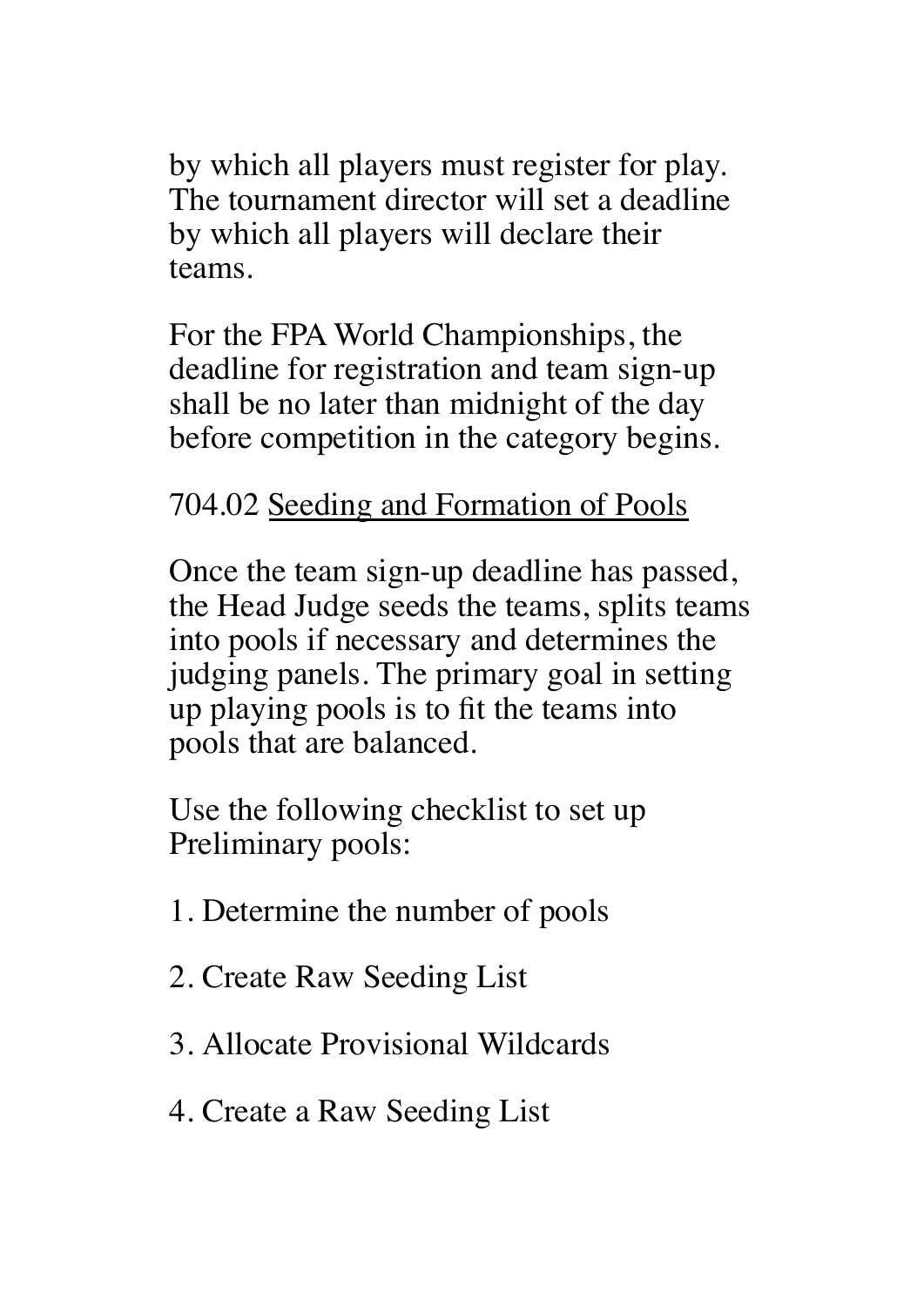5. Finalize Wildcards and create Official Seeding List

6. Determine playing order

7. Post provisional pool assignments

8. Respond to player comments

9. Post final pool assignments

A. Determine The Number of Pools. The number of pools is determined by the total number of teams and available space. Each pool should contain no more than eight teams. Use the following tests for determining how many pools in your competition:

(1) There are eight or fewer teams and there are enough qualified judges.....Use one pool.

(2) There are eight or fewer teams but not enough qualified judges.......Use two pools.

(3) There are between nine and sixteen teams....Use two pools.

(4) There are 17-24 teams....Use four pools.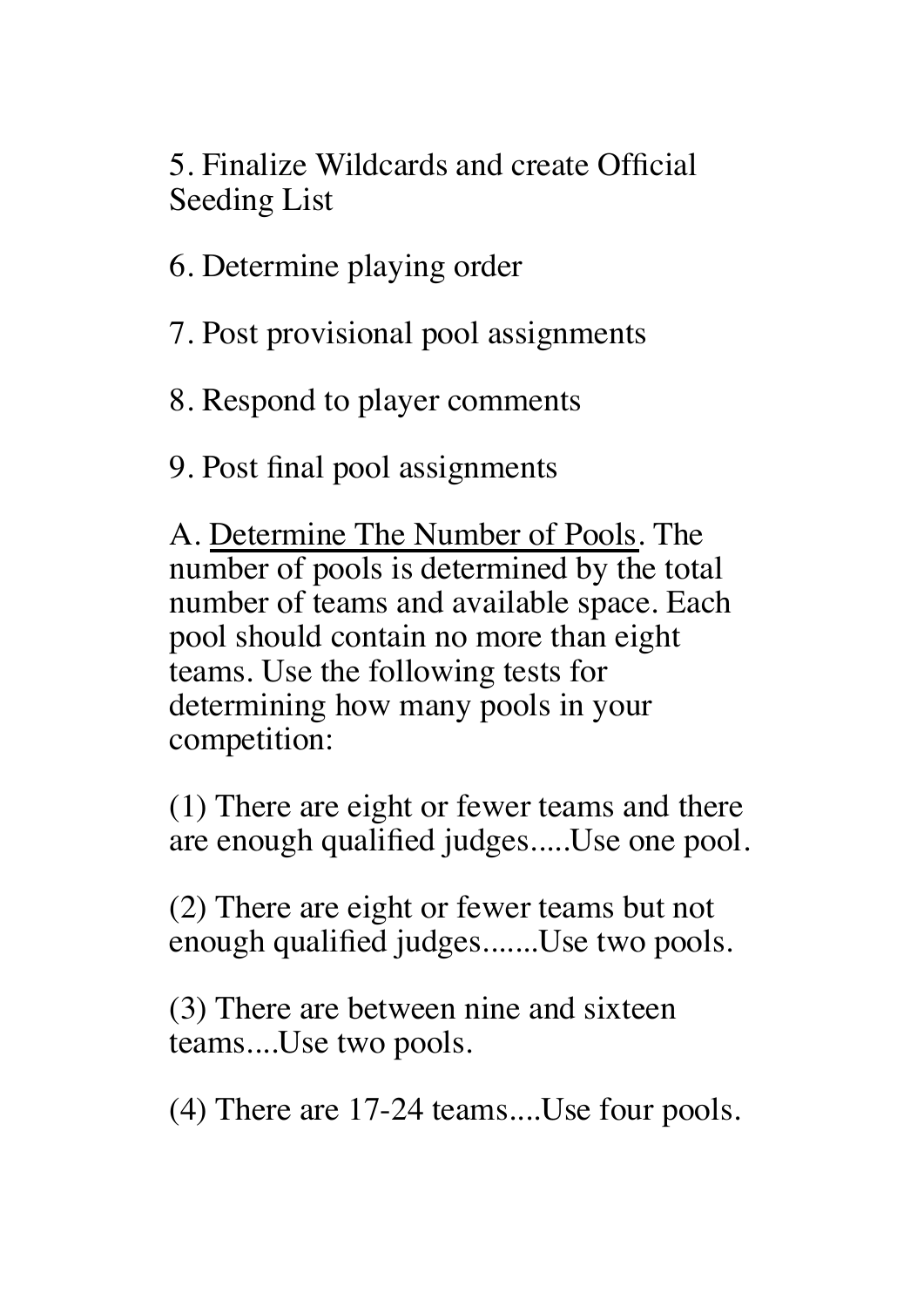Three pools is an option

(5) There are 20 ore more teams....Use four pools.

#### B. Create Raw Seeding List Using FPA Rankings

(1) Get The FPA Rankings List. The current FPA Rankings List is available at the Freestyle Players Association website (http://www.freestyledisc.org). There are two monthly rankings lists: Open and Women. If the current list is not found, contact Arthur Coddington (arthur@shrednow.com) or an FPA Board member for the most recent list.

(2) Find Ranking Points For Each Player. Find the number of FPA Ranking Points for each entrant. For Open categories, get the ranking points from the Open Rankings list. For Women's categories, get the ranking points from the Women's Rankings list. For Mixed Pairs, the male teammate's points come from the Open Rankings, and the female teammate's points come from the Women's Rankings. Add the FPA Ranking Points for each team member to get the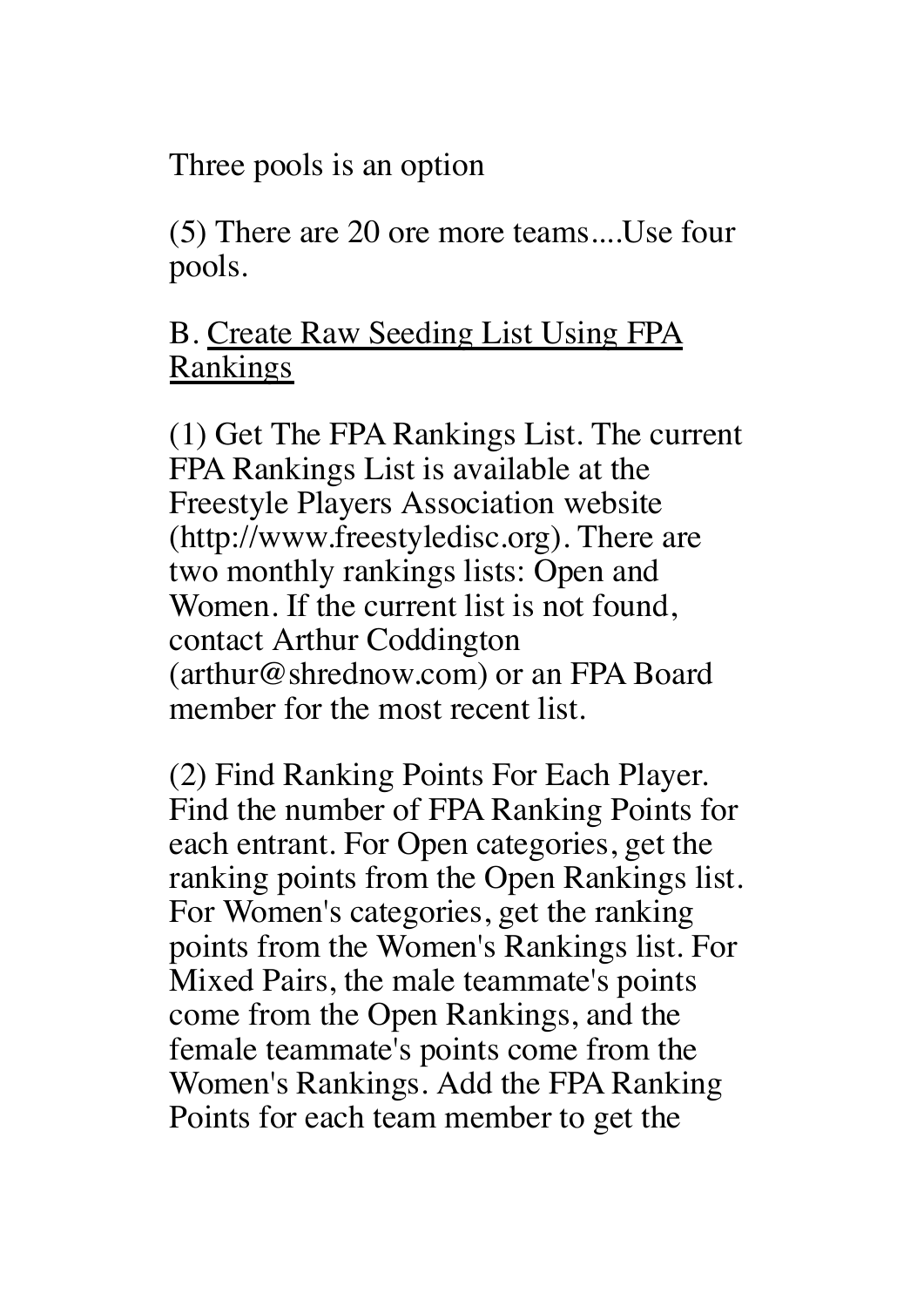team's Seeding Score.

(a) Open Format Competitions. If the number of players on a team is not standard throughout a category (for instance, pairs teams competing against three-person teams), the Seeding Score is the total ranking points for the team divided by the number of players on a team.

(3). Order the teams by Seeding Score. Create the Raw Seeding List by ording the teams by Seeding Score. The team with the highest Seeding Score is the top seed. The team with the lowest Seeding Score is the low seed.

#### C. Allot Provisional Wildcards

A team may be moved higher on the seeding list by using a Wildcard. A Wildcard may not be used to move a team down. Follow these steps to change the pool assignments by awarding up to three (3) Wildcards:

A wildcard is most often used when the FPA Ranking of at least one member of a team is lower than he/she deserves. The Head Judge evaluates using criteria such as the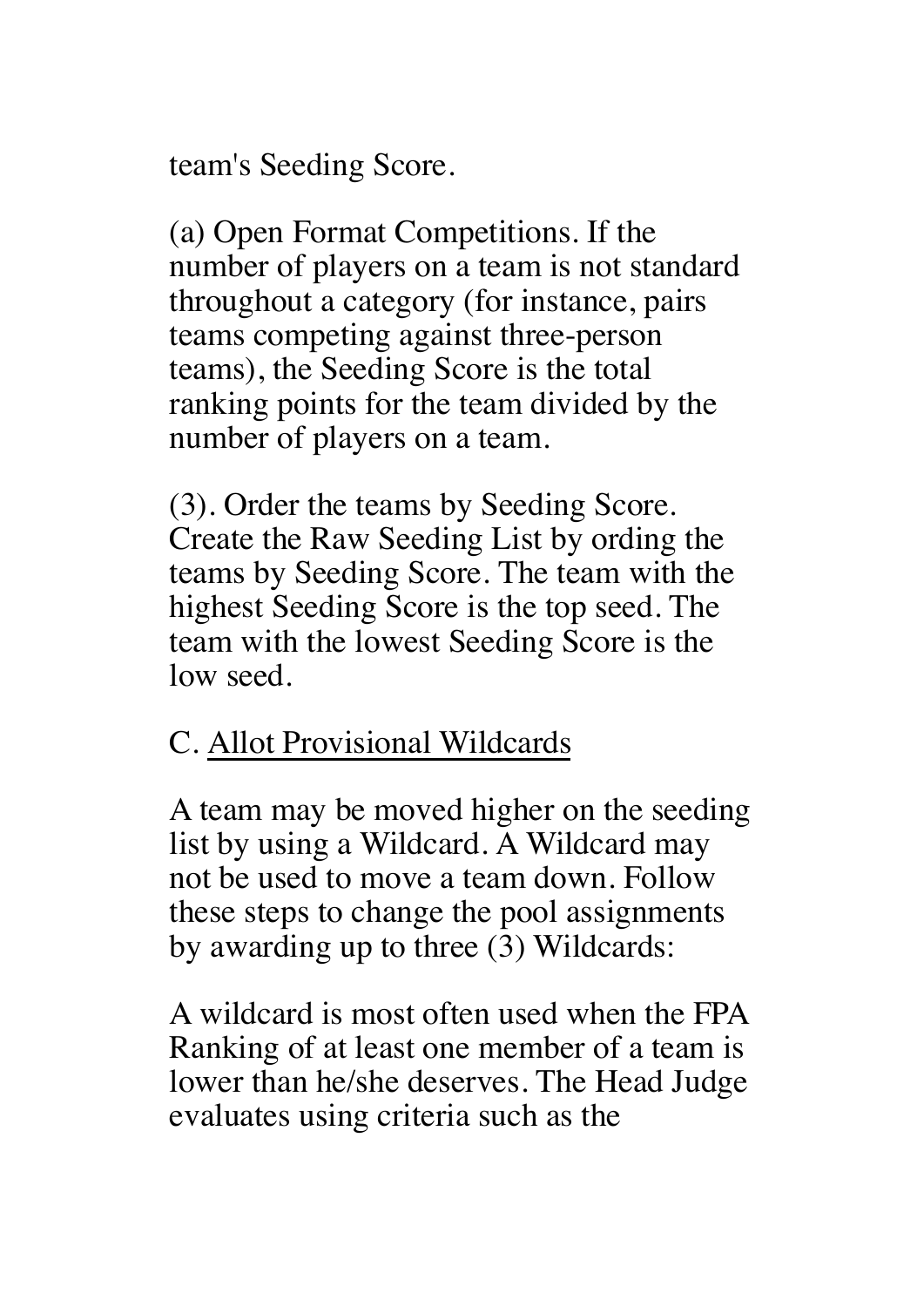preparation and strength of each team, the reason a low-ranked team has not competed (for instance, injury), and whether the team is the defending champion in that event.

The Head Judge may award provisional Wildcards to underrated teams before the Rough Draft Pools are created, but he/she should be mindful that sometimes the teams most deserving of Wildcards are not obvious until the Rough Draft Pools step is completed.

# D. Create Rough Pools

[insert pool diagram]

Create pools based on the Raw Seeding List. Diagrams for the assignment of teams into pools are above. Start by putting the top seed in the top box of the A pool then move to the right across the grid. When you have filled the rightmost spot, move down to the next row of boxes and continue assigning teams in a zigzag pattern until you run out of teams.

E. Allot Wildcards and Create Official Seeding List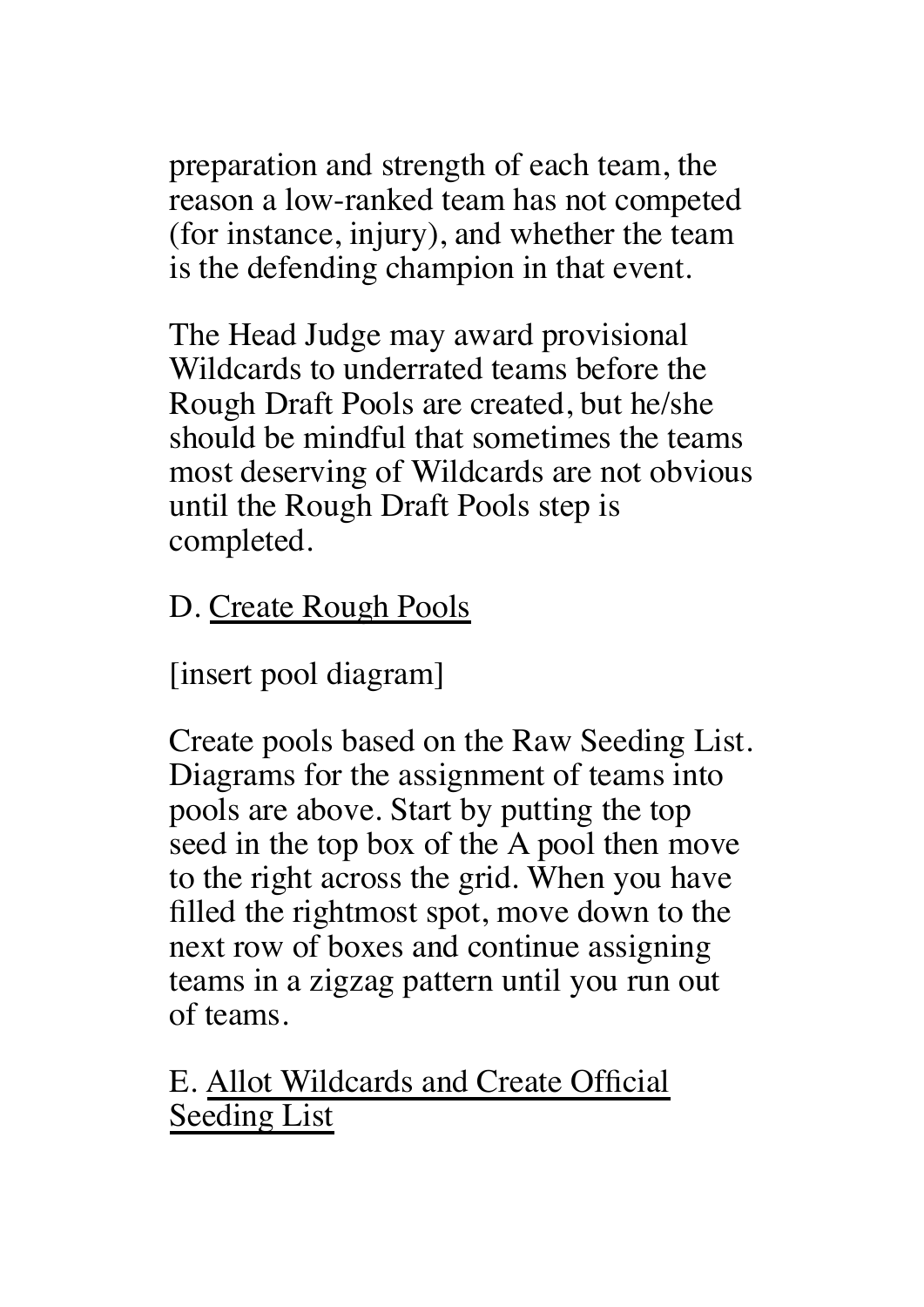(1) Evaluate whether the pools seem balanced. One method to check this is to mentally split the teams into contenders, dark horses and teams that may be eliminated. By doing this, you can decide whether there are a balanced number of each calibre team in each pool. If pools are unbalanced, adjust the Provisional Wildcards and award any unused Wildcards to balance the pools.

(2) Re-evaluate. Have the Wildcards made the seeding more fair and the pools more balanced? Focus on how the Wildcards impact the makeup of the Final Pool Assignments. It is more important to have balanced pools than to seed teams exactly where they should be. There is compromise involved, and if the pools are balanced as much as possible, all teams will have a fair opportunity to advance.

(3) Official Seeding List. The Official Seeding List is complete after Wildcards have been awarded.

#### F. Determine Playing Order

(1) First Round of Three Rounds. In a three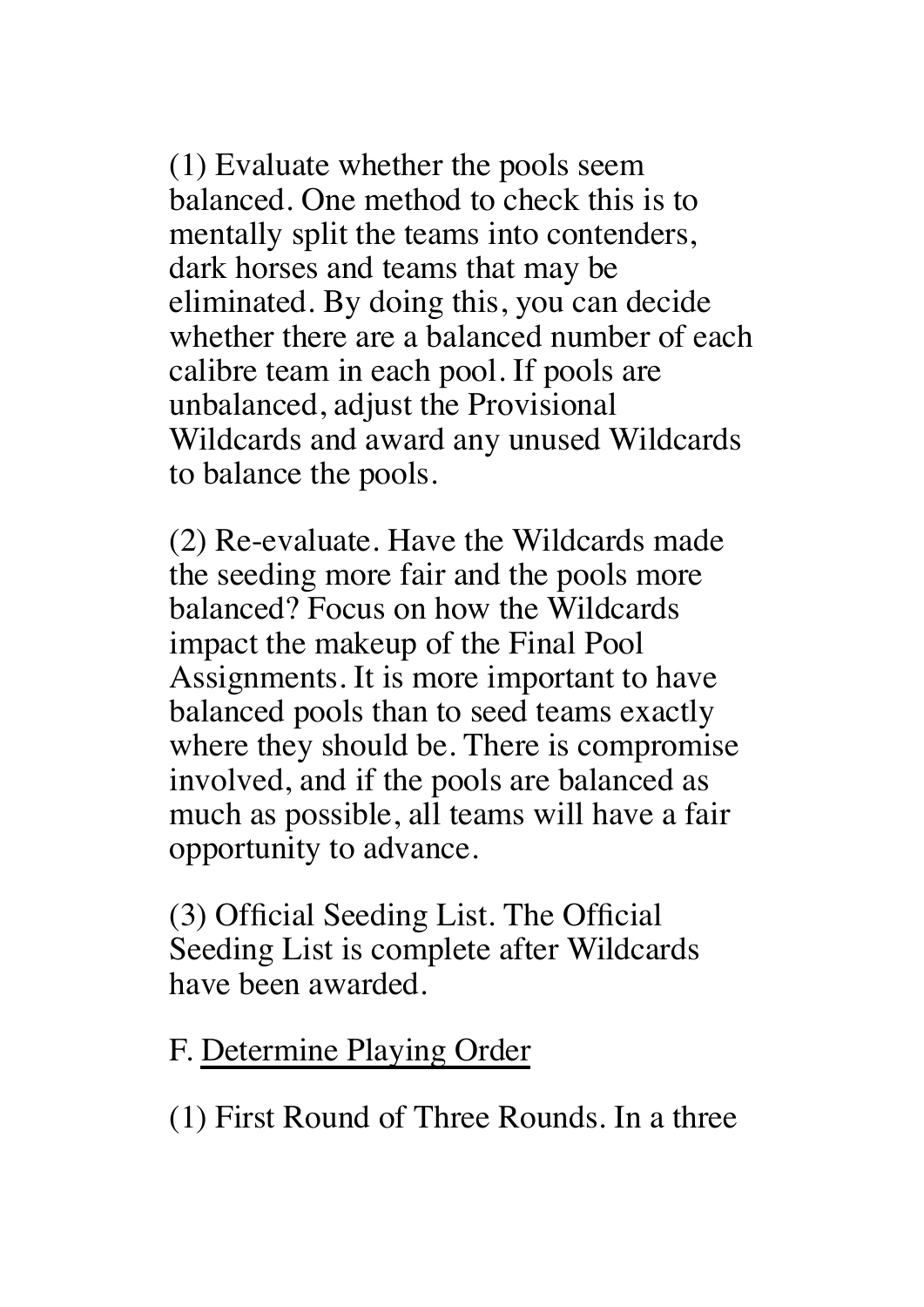round competition, the order of play in the first round is Random. Draw teams randomly to determine playing order.

(2) First Round of Two Rounds. In a two round competition, the order of play in the first round is based on seeding. The low seeds play first and the high seeds play last.

(3) Subsequent Rounds/Earned Playing Order. Earned Playing Order is used to determine the order of play for all rounds after the first round. The top teams from the previous round get to choose their playing positions. The first place qualifiers from the previous round get first choice of playing position. Among the first place qualifiers, the team with the higher seeding on the Official Seeding List gets first choice. The same procedure is repeated with the second place teams and so on until all playing positions are filled.

#### G. Post provisional pool assignments

The Head Judge must post the provisional pool assignments and playing order for player review before the scheduled start of play for the day. The FPA recommends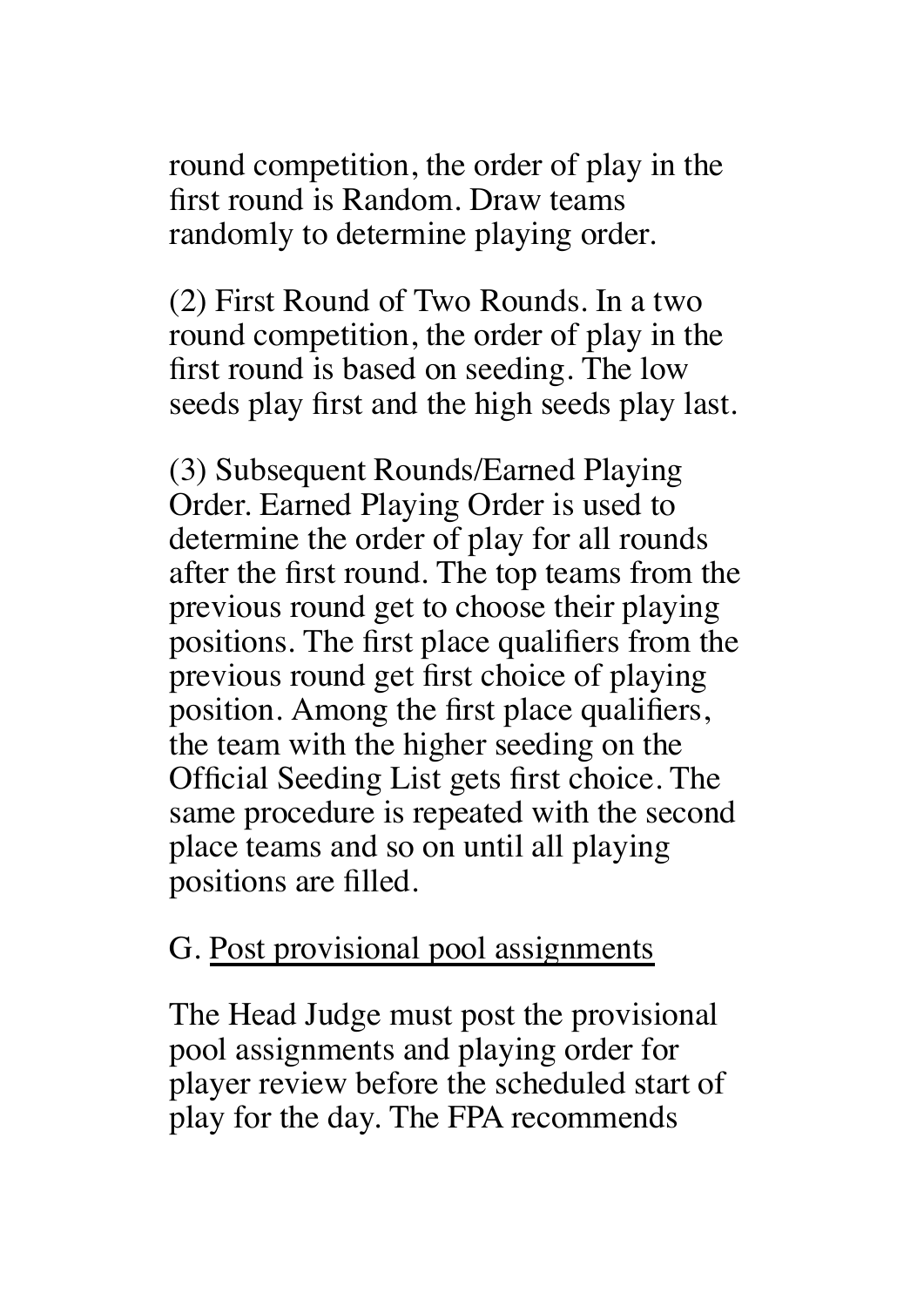posting each category's provisional pool assignments at least one hour the category's rounds start. Players must have a reasonable time to review the pool assignments and playing order. Any comments about pool assignments or playing order must be made to the Head Judge or his designated representative during the review period.

#### H. Respond to player comments

The Head Judge will then consider each comment and determine whether seeding, pool assignments or playing order need to be adjusted. The Head Judge is encouraged to communicate with his Category Judge, the Tournament Director, FPA representatives and players to come to the most objective and fair decisions on changes.

# I. Announce final pool assignments

The Head Judge posts the final pool assignments and playing order.

# 704.03 Creating Pools After The First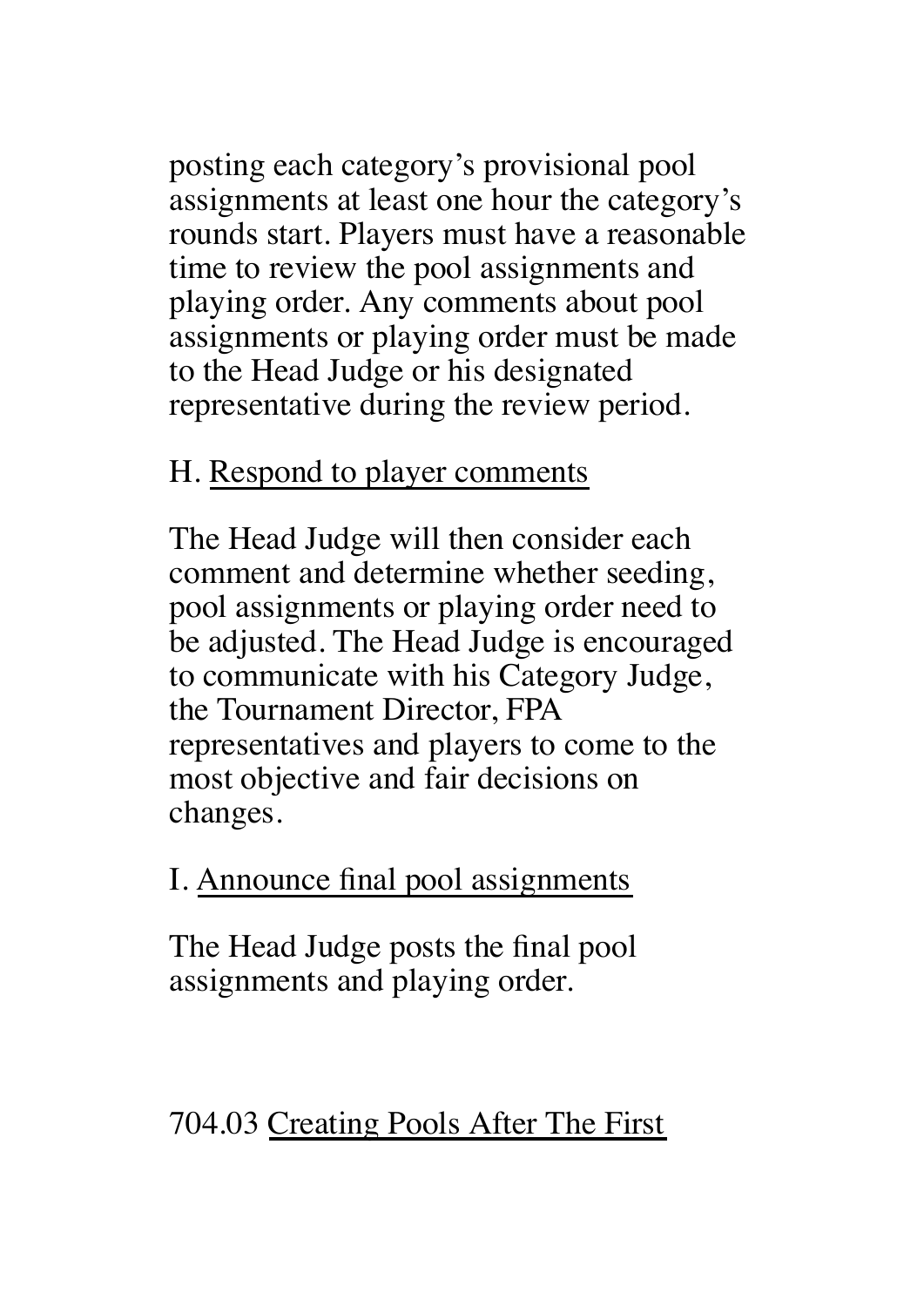## Round

A. Revised Seeding List. To determine pool assignments for all rounds after the first round, create a Revised Seeding List. List the preliminary round pool winners according to their rank on the Official Seeding List. The same procedure is used to seed the second place teams and so on until all advancing teams are seeded. This Revised Seeding List is only used to put teams into pools. It does not affect the Official Seeding List.

B. Create Pools. Using the Revised Seeding List, place teams into pools using the instructions in section 704.02D. If the pools are uneven, three wildcards may again be used to switch teams between pools. These wildcards do not affect the Official Seeding List.

C. Playing Order. After the teams have been placed into pools, determine playing order using Earned Playing Order.

## **705 JUDGING PANELS**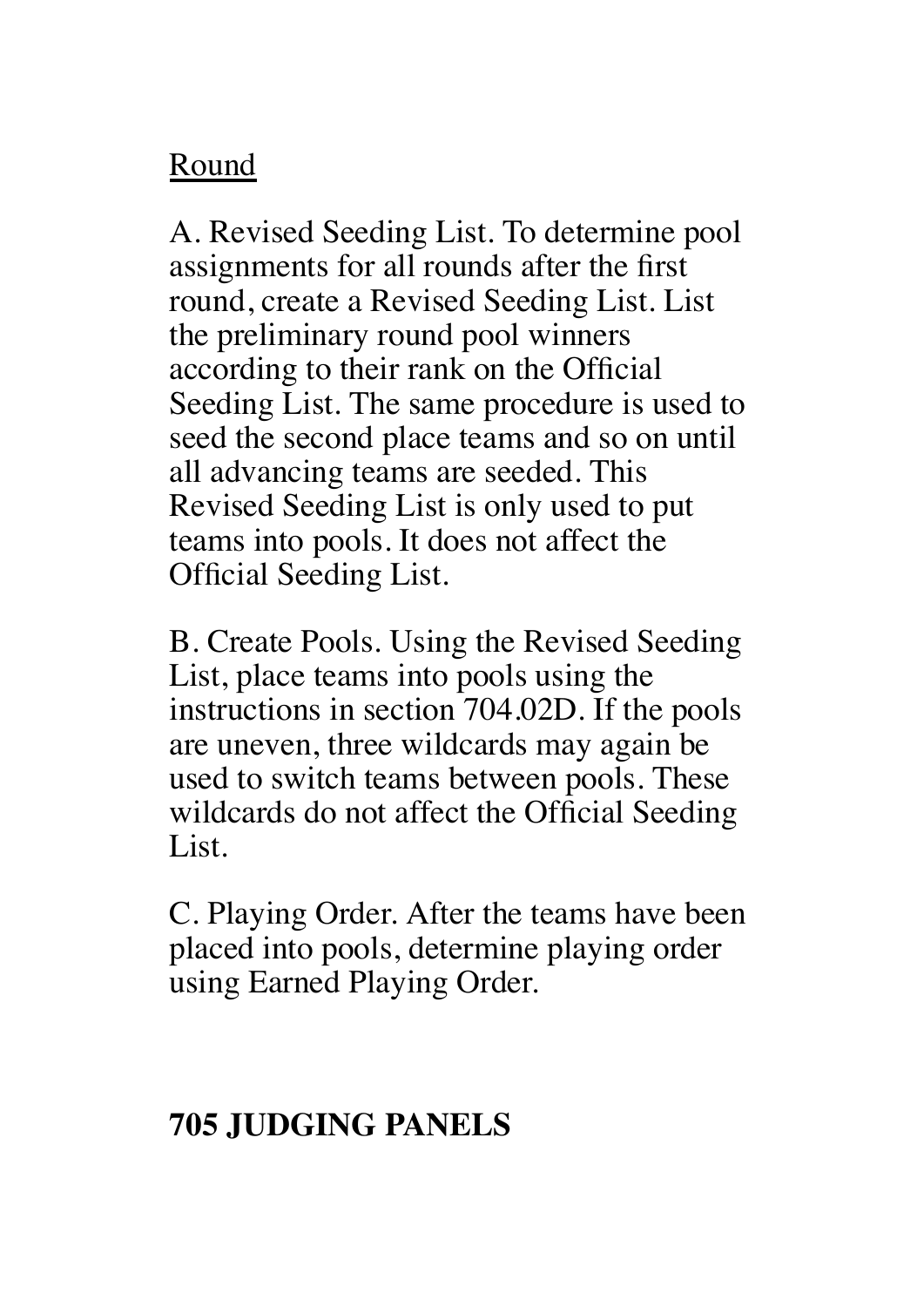There are three judging categories (Difficulty, Artistic Impression, Execution) with a panel of 3-5 judges assigned to each. Scores from all judges are added together to produce a final overall score for each team. The Execution duties may optionally be performed by either Difficulty or Artistic Impression judges.

#### 705.01 Determine the Size of the Judging Panel

Based on the number of available, qualified judges, the judging panel may be comprised of six to fifteen people. Option C is the most commonly used judging panel.

A. Fifteen Judges. Five Artistic Impression (A.I.) judges, five Difficulty judges, and five Execution judges constitute the panel. The high and low judge's score from each category will be dropped, with the remaining nine scores being added for a team's total score.

B. Ten Judges. Five A.I. judges and five Difficulty judges constitute the panel, with any five judges from either category recording Execution. The high and low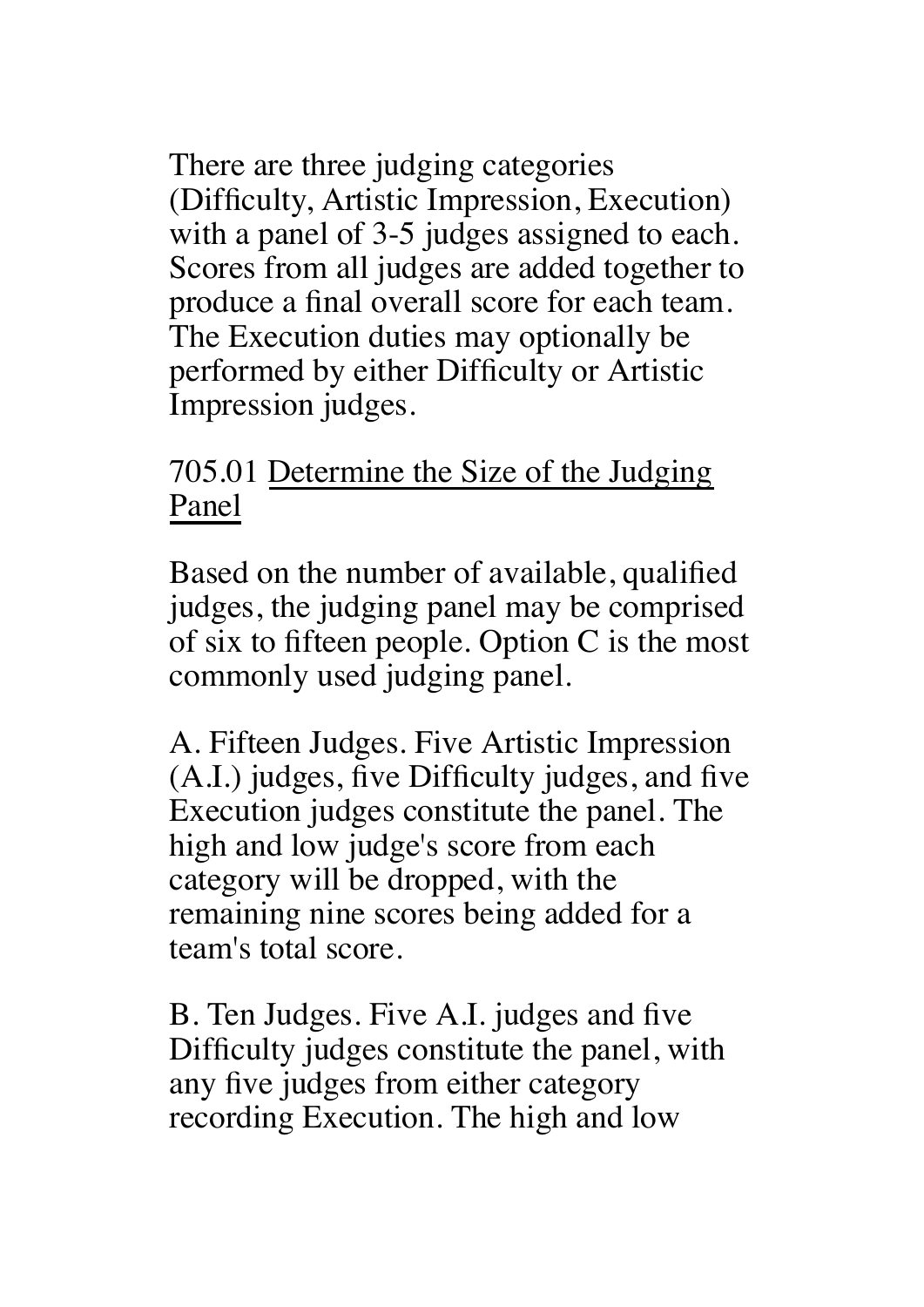judge's score from each category will be dropped, with the remaining nine scores being added for a team's total score.

C. Nine Judges. Three A.I. judges, three Difficulty judges, and three Execution judges constitute the panel, with all nine scores being added for a team's total score.

D. Eight Judges. Four A.I. judges and four Difficulty judges constitute the panel, with any four judges from either category recording Execution. All twelve scores are added for a team's total.

E. Six Judges. Three A.I. judges and three Difficulty judges constitute the panel, with any three judges, based on their judging confidence level, from either category recording Execution simultaneously with their assigned category. All nine scores are added for a team's total score.

#### 705.02 Who Are The Judges?

A. Players Judge Each Other. At most competitions, players judge one another. Players who have been eliminated, players in the opposing pools or qualified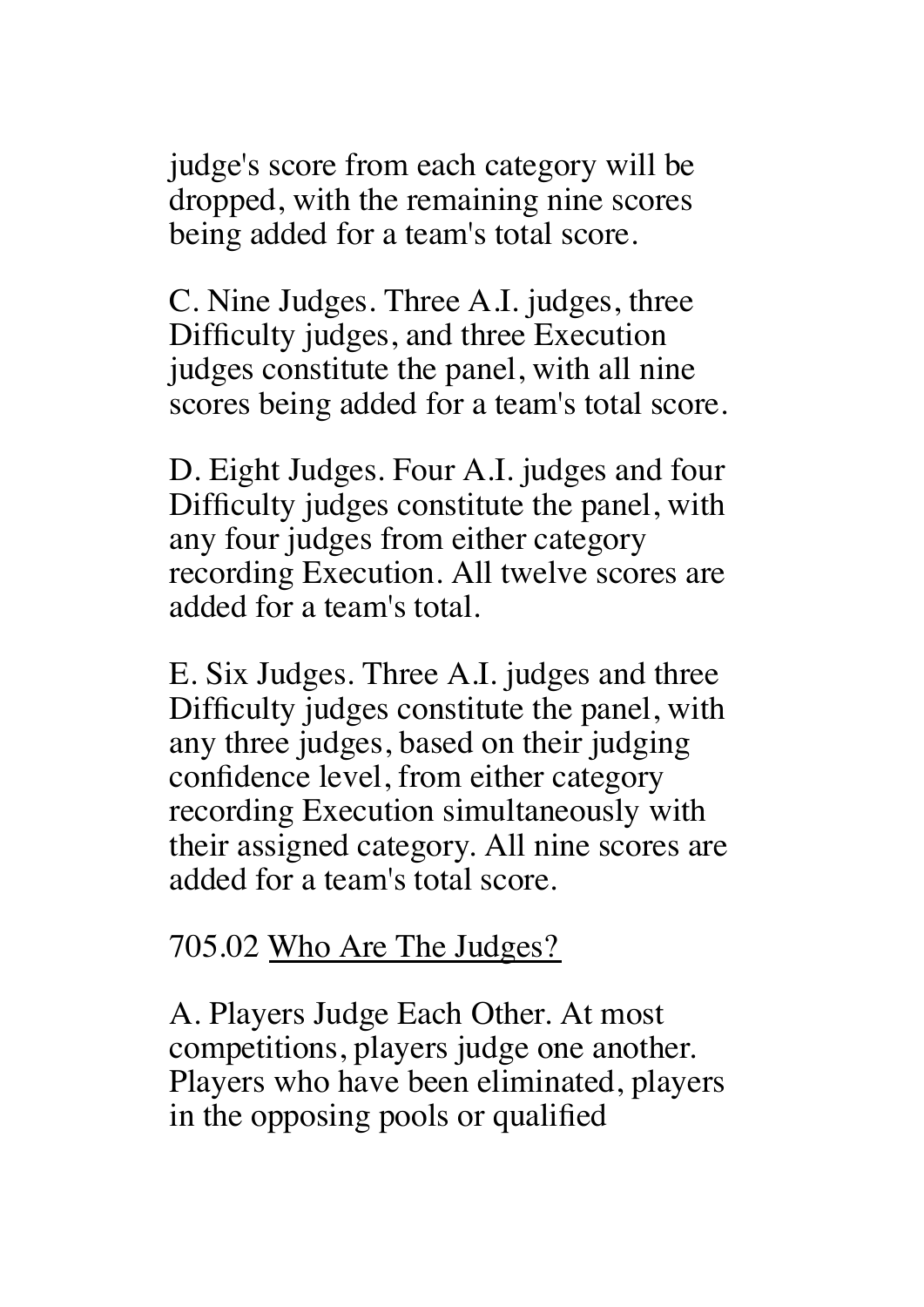non-entered players are most often recruited for judging panels. The Head Judge should give judging assignments to as many competitors as possible during preliminary rounds to guarantee that all players have practiced judging for later rounds.

B. Non-player Judges. Qualified, non-player judges may be hired or used on a volunteer basis in any round of competition. Judging panels as describe in section 705.01 are still to be used. If the tournament uses non-player judges exclusively in a format other than those described in section 705.01, a panel of no fewer than three judges is recommended.

#### 705.03. Creating Judging Panels

A. Preparation. Judging assignments should be determined and posted the night before a round when possible. If possible, judging assignments for the next day should be posted for players at the tournament site before the end of the playing day.

B. List The Available Judges. In order to create a judging panel, first determine who the available judges are. All entered players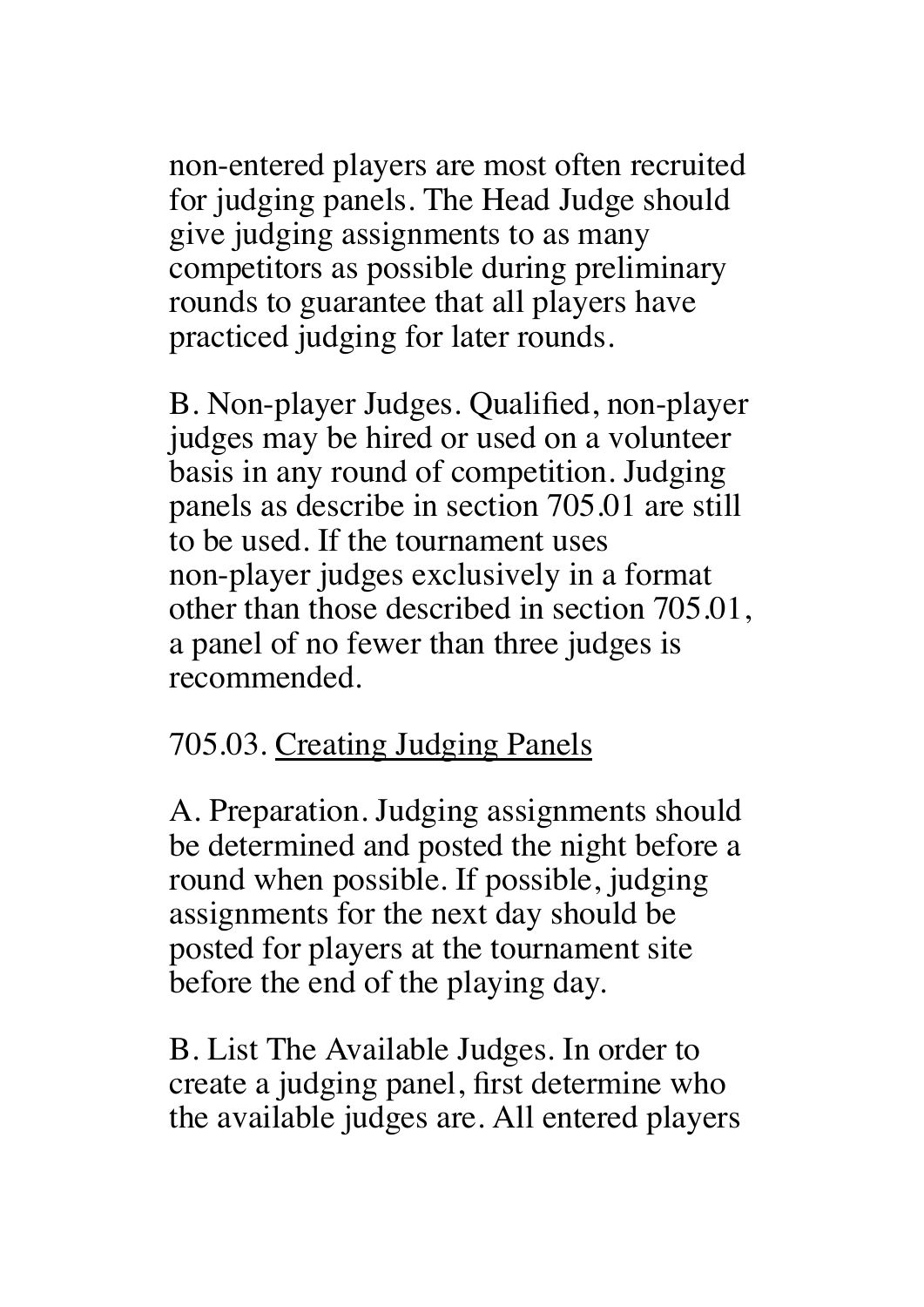are required to make themselves available to judge in the category in which they are entered.

C. Priority In Assigning Judges. Unless there are non-player judges, the first judges to be considered for a judging panel should be those entered in the category that is being judged. For instance, those entered in Mixed Pairs should considered for a Mixed Pairs judging panel before Open Pairs entrants are considered.

D. Assign Judges. Determine who the most qualified and reliably non-biased judges are in each category. Try to distribute experienced judges across all three categories so inexperienced judges can seek advice if needed. Whenever possible, the Head Judge should not be assigned to judge any component.

E. Conflicts of Interest. Try to avoid conflicts of interest in assigning judges. For instance, whenever possible two teammates should not judge the same category. Similarly, a judge should not be asked to evaluate the performance of his or her significant other.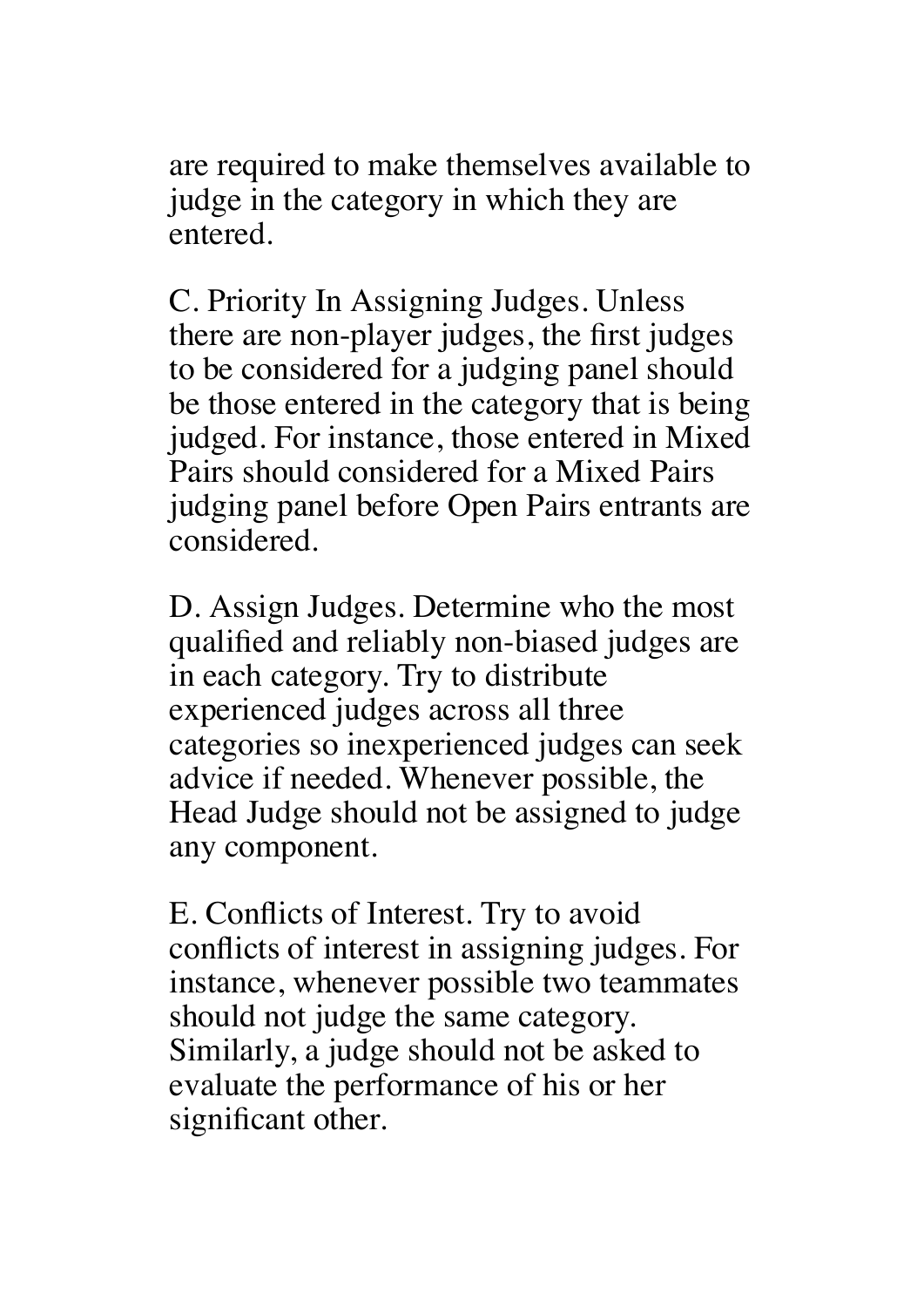F. Practice Judges. Players who have not had much judging experience should be encouraged to practice judging when their pool is not playing. These judgesin-training should sit with the judging panel and be treated just like an official judge except that their score is not counted.

#### 706. **ADMINISTRATION OF A COMPETITION**

# 706.01 Music

A. Selection of Music. Players are entitled to choose their own music. The tournament director may set a deadline by which teams must submit their music in an appropriate format (for instance CD or Cassette). If a team fails to submit their music before the deadline, the head judge may substitute another musical selection. The head judge should take care to make this a random selection among songs appropriate for freestyle play in order not to discriminate against the team's preferences or playing style.

B. Explicit Lyrics. The head judge may reject a music selection due to explicit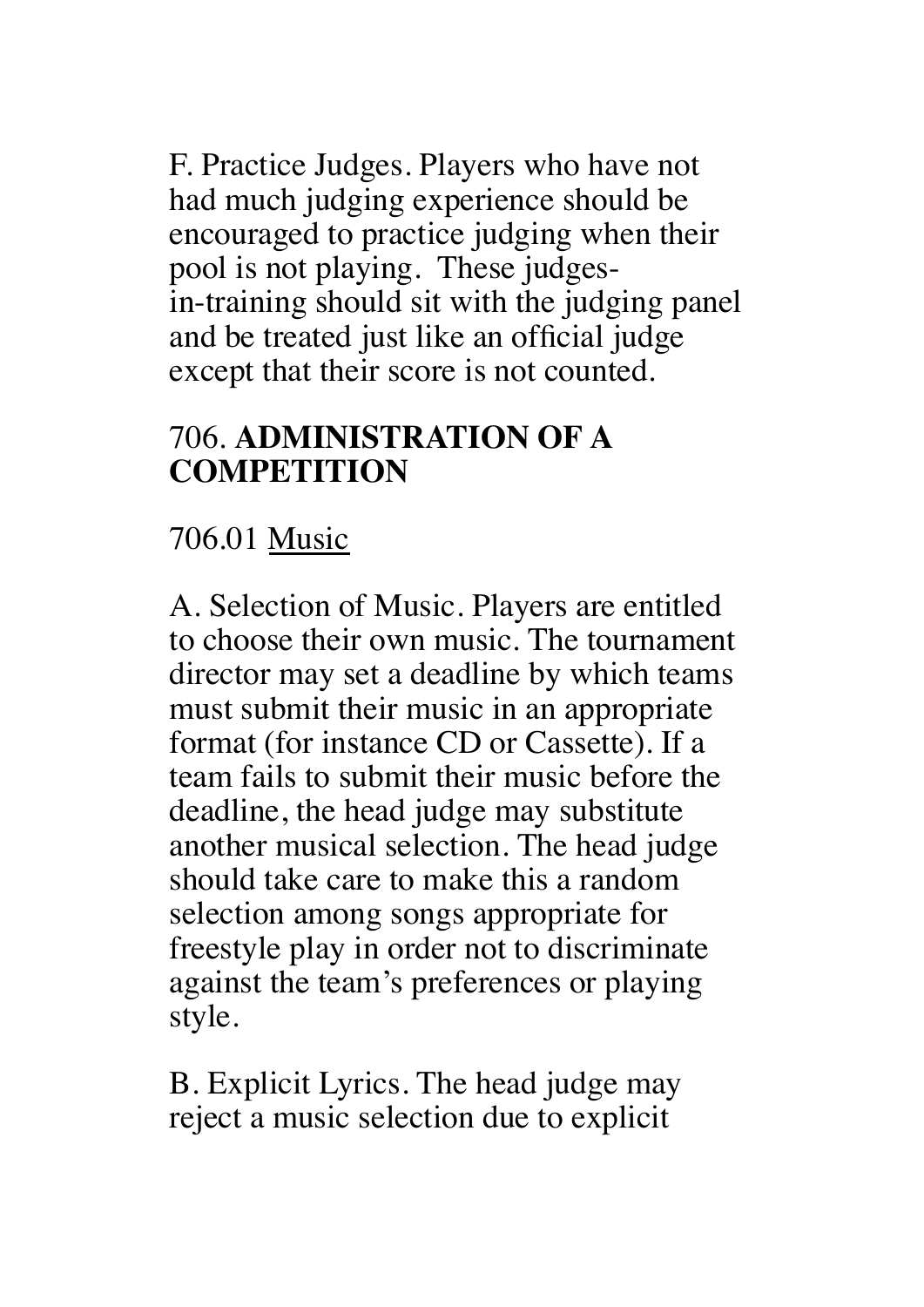vocals. A musical selection may not be rejected if it can be broadcast during the day on the radio according to FCC practices.

C. Live Music. A team may play to live, un-amplified acoustic music in competition, provided the consent of the Tournament Director is obtained and tournament procedure is not affected.

## 706.02 Logistics of Multiple Pools

A. Two Pools. When there are two pools, use the same field and have the pools play one after the other.

B. Four Pools. When there are four pools, use the same field for all pools. Two pools alternate play. For instance, the first team from Pool A plays followed by the first team from pool B followed by the second team from Pool A until all teams have finished play. Pool C judges Pool A, and Pool D judges Pool B and vice versa.

#### 706.03 Administration of a Round

A. Warm-Up. In the absence of a separate warm-up area, players should be given five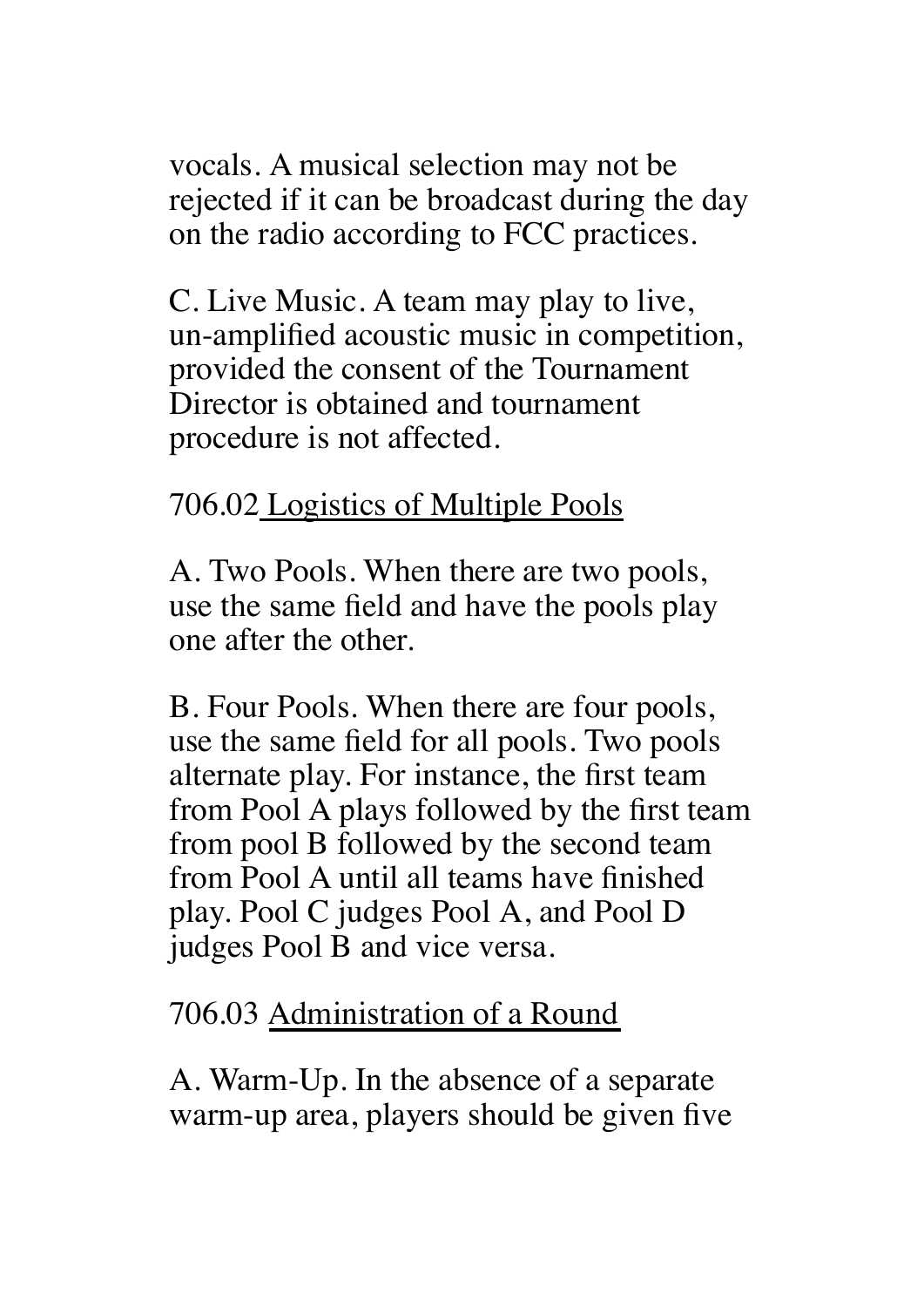minutes to warm up on the competition field immediately prior to the beginning of the round.

(1) The Tournament Director may wave warm-up play on the competition field if a comparable warm-up field is provided or if the competition round is in the format of a show or demonstration. If warm-ups are to be limited, players must be informed before the start of the tournament.

(2) Access to the warm-up session should first be given to competitors participating in the next pool. Other competitors may be excluded from this warm-up unless they are directly assisting a pool participant's warm-up.

B. Introductions. Introductions of teams should be brief and geared toward spectators.

C. Start of Performance and Delays. Music should start as soon as the players have been introduced and are ready to begin. If there is a delay, the team should be informed and be given the option to exit the field.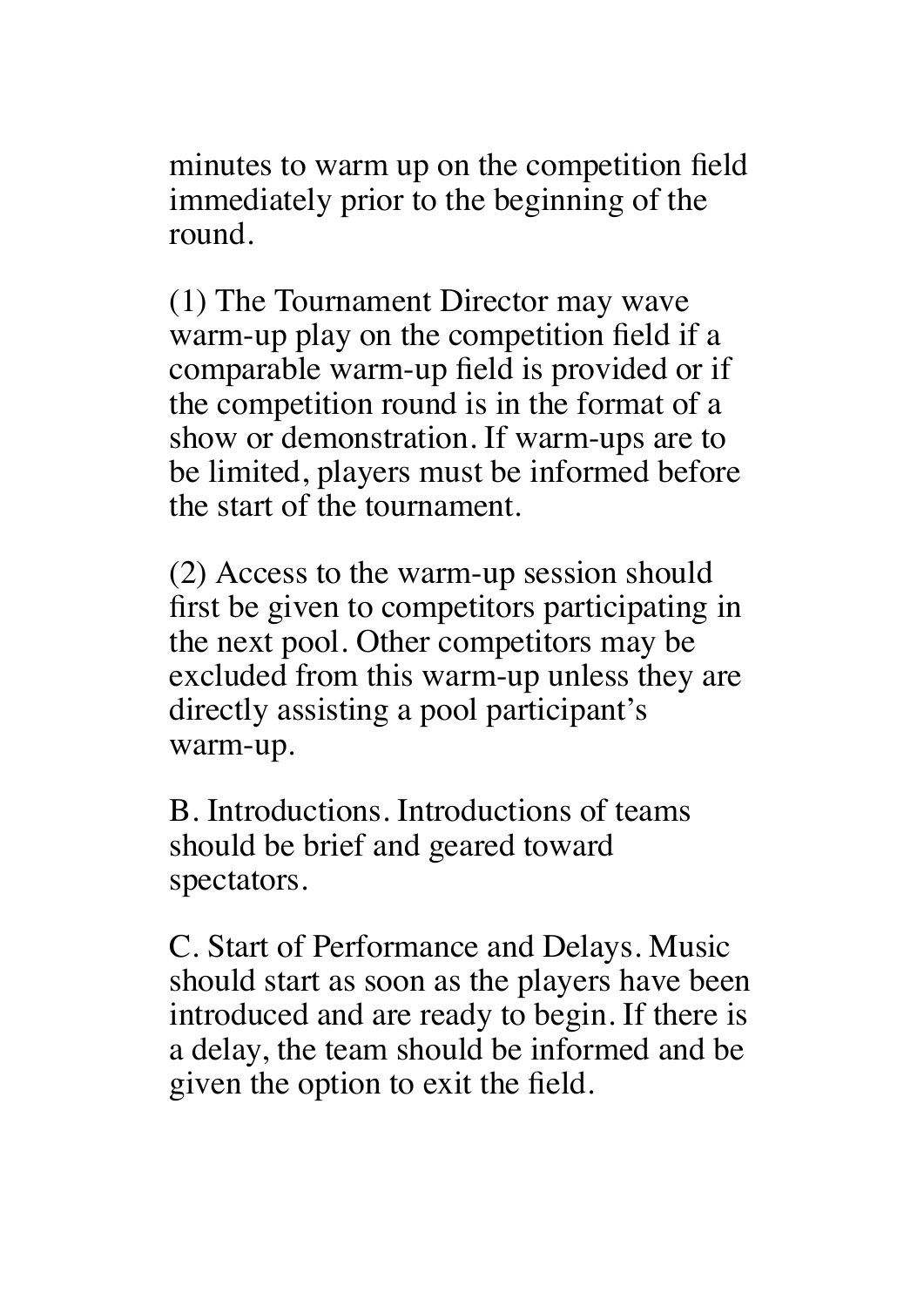D. Restart. Restart Due To A Disturbance. If there is a disturbance during a team's routine (such as children or a dog on the field or a sound system malfunction), the team shall have the option to request a restart of their routine. The responsibility for asking for the restart rests with the team. The request must be made immediately after the disturbance. The Head Judge will determine the validity of the disturbance and the need for a restart. Restarts will not be granted for incorrect time calls.

E. Announcing Scores. Every effort should be made to announce and/or post scores in between performances.

F. Posting Scores. Tabulation forms for each round should be posted for at least thirty minutes as unofficial results, and players should be informed that the results are available for review. Players are responsible for checking the tabulation forms. If requested, the head judge will allow a player to look at judges' individual scoring sheets. Players must present any questions or protests promptly during this evaluation period. Results may be made official after this evaluation period.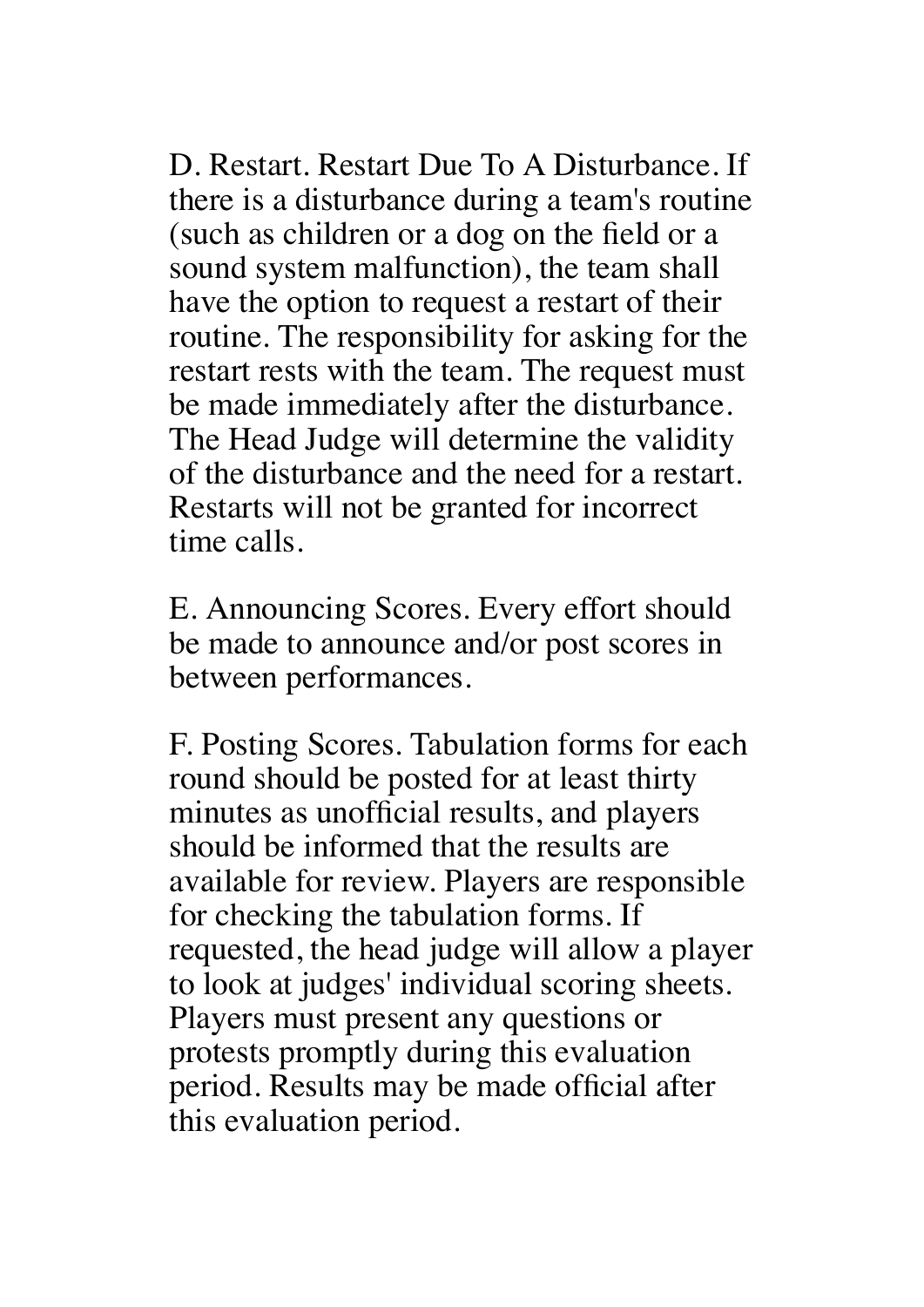706.04 Scratches.

A. Before A Round.

If a team scratches before the start of a round, they place last in that round. If a team advances to subsequent round and scratches before the beginning of the round, they place last in that round and are not replaced with the next highest finishing team from their qualifying pool.

B. During A Round

If a team scratches after the start of their routine, the judges should score their routine as is, and the team should be placed according to the points awarded by the judges.

#### 706.05 Disqualifications

A. Placement of Teams. If a team is disqualified, they place last in that event. Teams finishing behind a disqualified team in a pool move up one notch. If a team qualifies for a subsequent round and is disqualified before that round begins, the next highest finishing team does not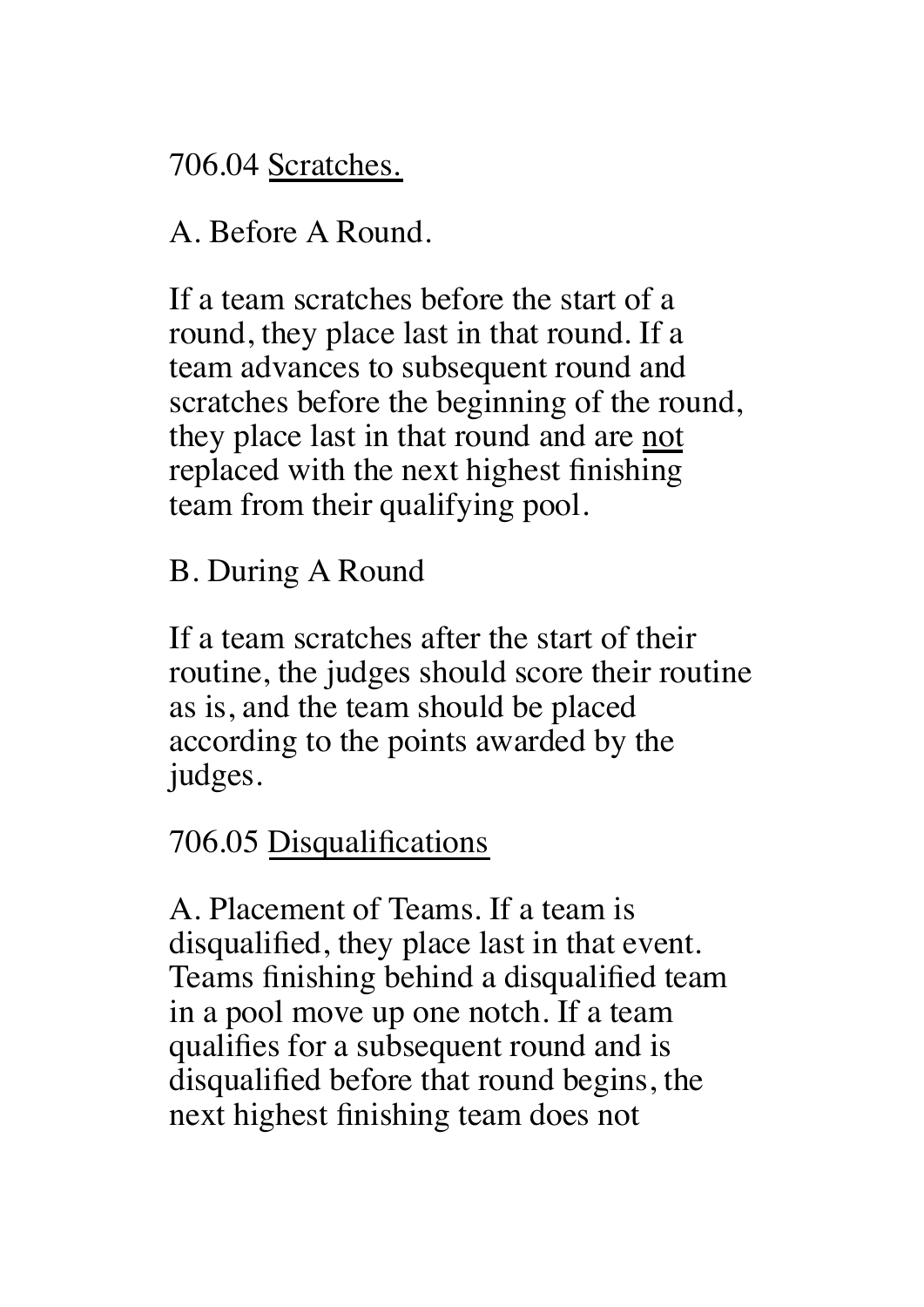advance to the next round in place of the disqualified team.

B. Grounds for Disqualification

The tournament director or head judge may disqualify a player on the following grounds:

(1) Failure to Judge

- (2) Use of Illegal Drugs During The Event
- (3) Disturbance of the Tournament

706.06 Tiebreakers

In the event that more than one team has the same final overall score to the nearest tenth of a point, the tie shall be broken.

A. Best 2 of 3 Categories. The team with the higher score in two of the three judging categories (Artistic Impression, Execution, Difficulty)will place higher.

B. Poll of Judges. If this method does not resolve the tie because the teams are tied in one or more components, the following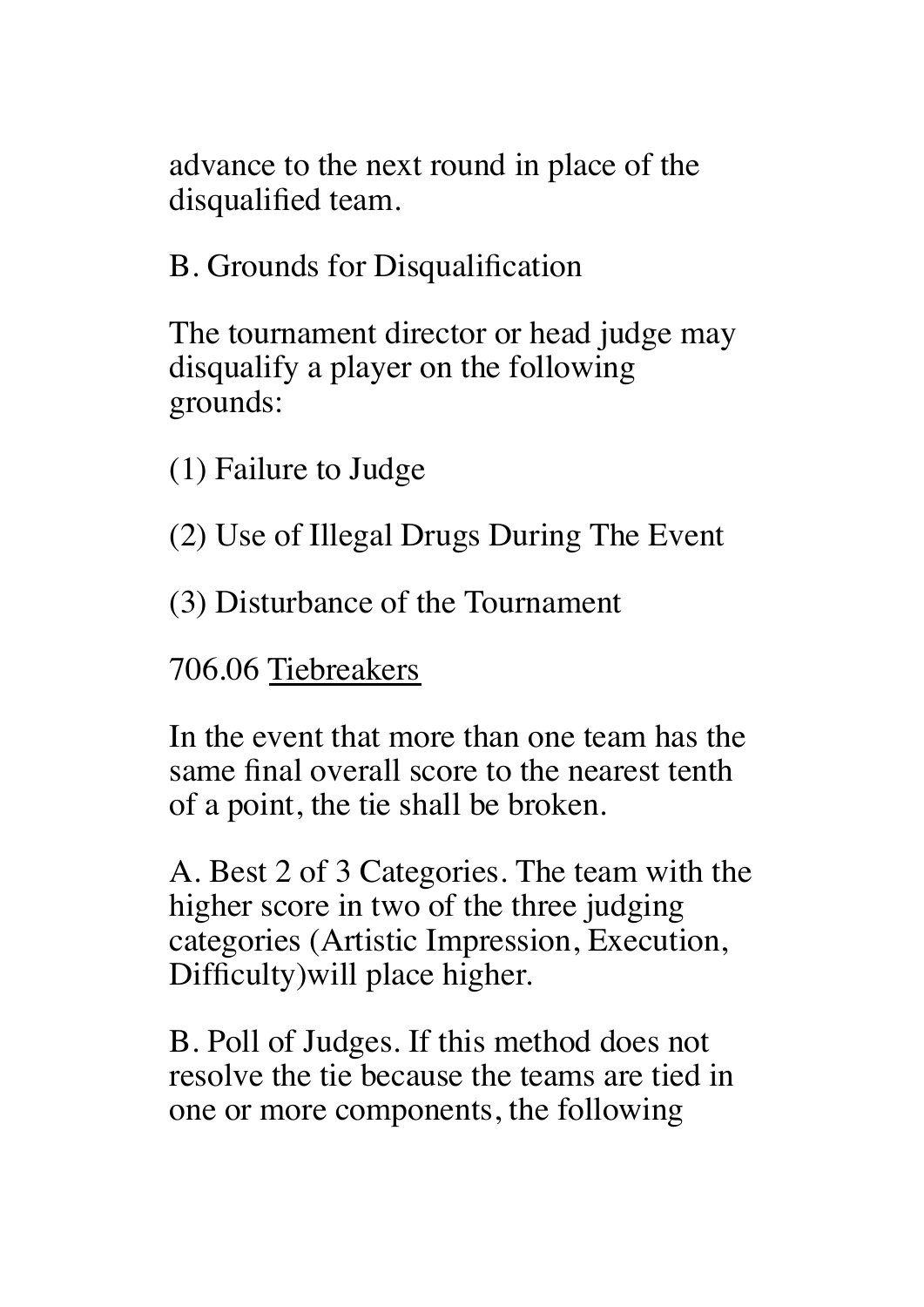method will be used. Each judge in the tied categories will cast a confidential vote for the team which in his/her opinion won the category he/she judged. The team winning two of three votes in a tied category wins that category. Then, the team that wins two of three categories wins the tie.

EXAMPLE: Team A wins Difficulty, Team B wins Artistic Impression and the teams are tied in Execution. The Execution judges each cast a vote on which team in their opinion played most flawlessly. Team B receives two votes, and Team A receives one. Team B wins Execution. Since Team B wins Execution and Artistic Impression, it wins the tie and is placed higher than Team A.

#### 706.07 Time Penalties

Teams must complete their routines within ten seconds of the routine's time limit (for instance, the 4-minute mark for a 4-minute routine). The timing for the routine shall be based on the official's timer unless a visible clock is provided, in which case the visible clock shows the official timing of the routine. The official timing of the routine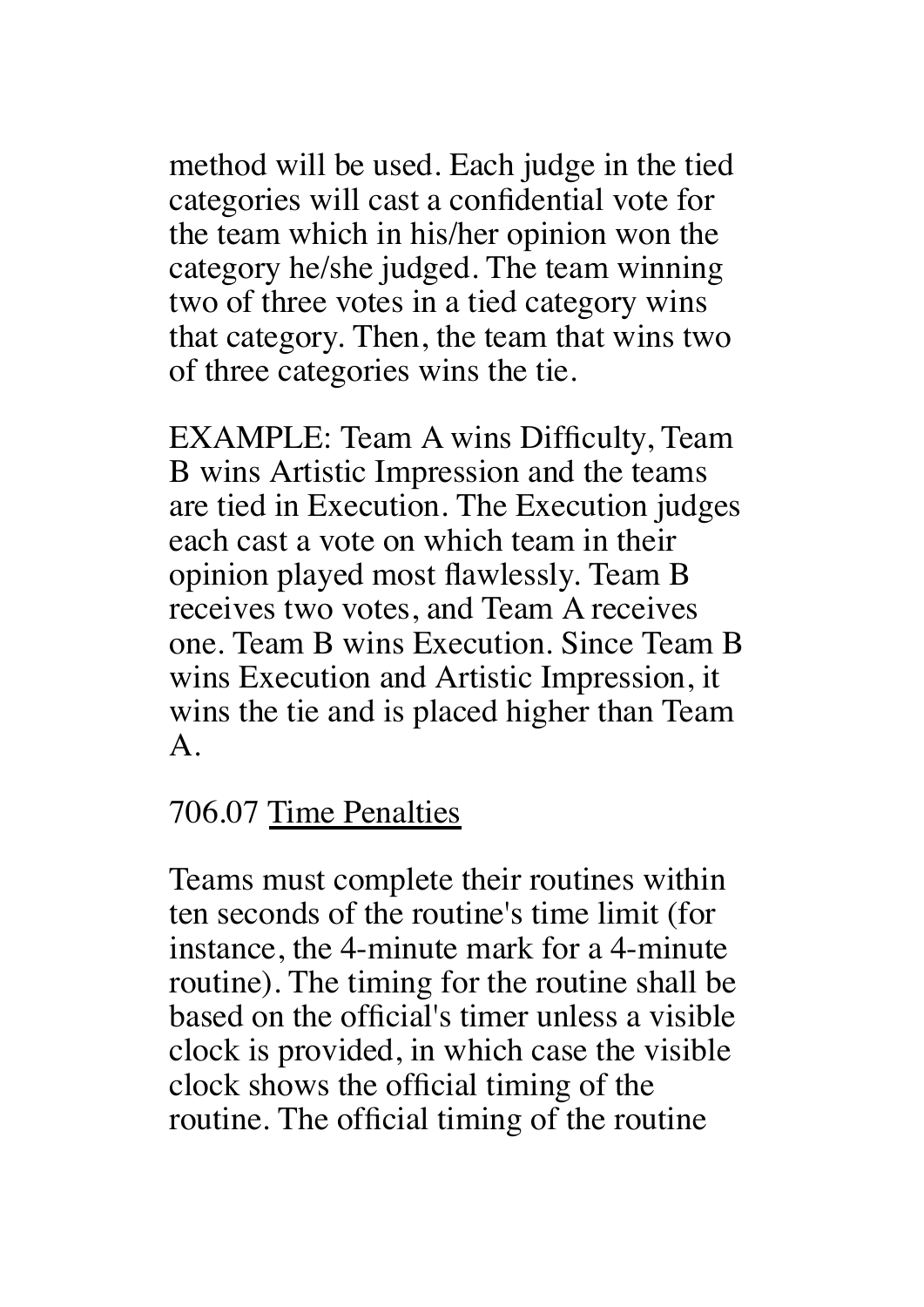should start with the first throw or initiation of a move with the disc. Failure to complete the performance within this twenty second window will result in a severe error execution deduction from each Execution judge against the team's total score.

#### 706.08 Time Announcements

Teams are responsible for keeping track of the elapsed time of their routines. Teams may request time announcements during their routines unless an elapsed-time or time-remaining clock is visible to players on the field,. If such an elapsed time or time-remaining clock is visible to players on the field, the Tournament Director may elect not to allow time announcements.

A. Incorrect Time Calls. In the absence of a visible clock, players may be given consideration for incorrect or missed time calls. If an incorrect call is given, or if a call is omitted that results in a team finishing too early or too late, the time penalty may be waived. Restarts will not be granted for incorrect time calls.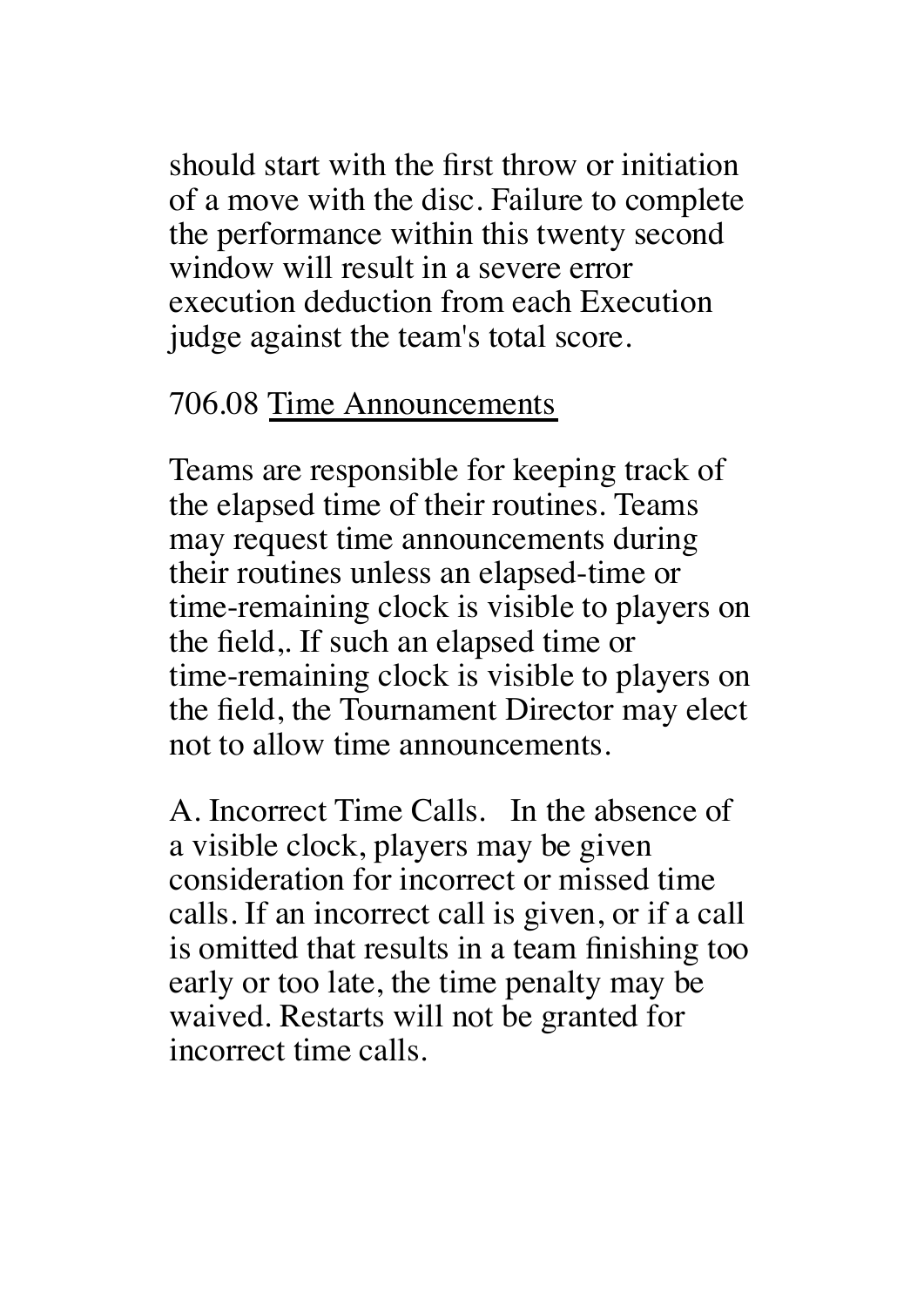# **707. JUDGING POLICIES**

# 707.01 Judging Responsibilities

All players must judge when asked to. If a player fails to judge or fails to complete his/her responsibilities as a judge, that player's teams may be disqualified from all categories at the tournament. The teams will be listed as placing last among all entered teams and will be ineligible for prizes or ranking points for that event. The FPA Board may take further action regarding future competitive eligibility for the player.

# 707.02 Exemption

A player may be exempted from judging if he/she is unavailable due to illness, pre-existing travel plans or other excuse deemed acceptable by the tournament director. The excuse must be presented to the tournament director in advance of judging assignments for the round and preferably in advance of the start of the tournament.

# 707.03 Bias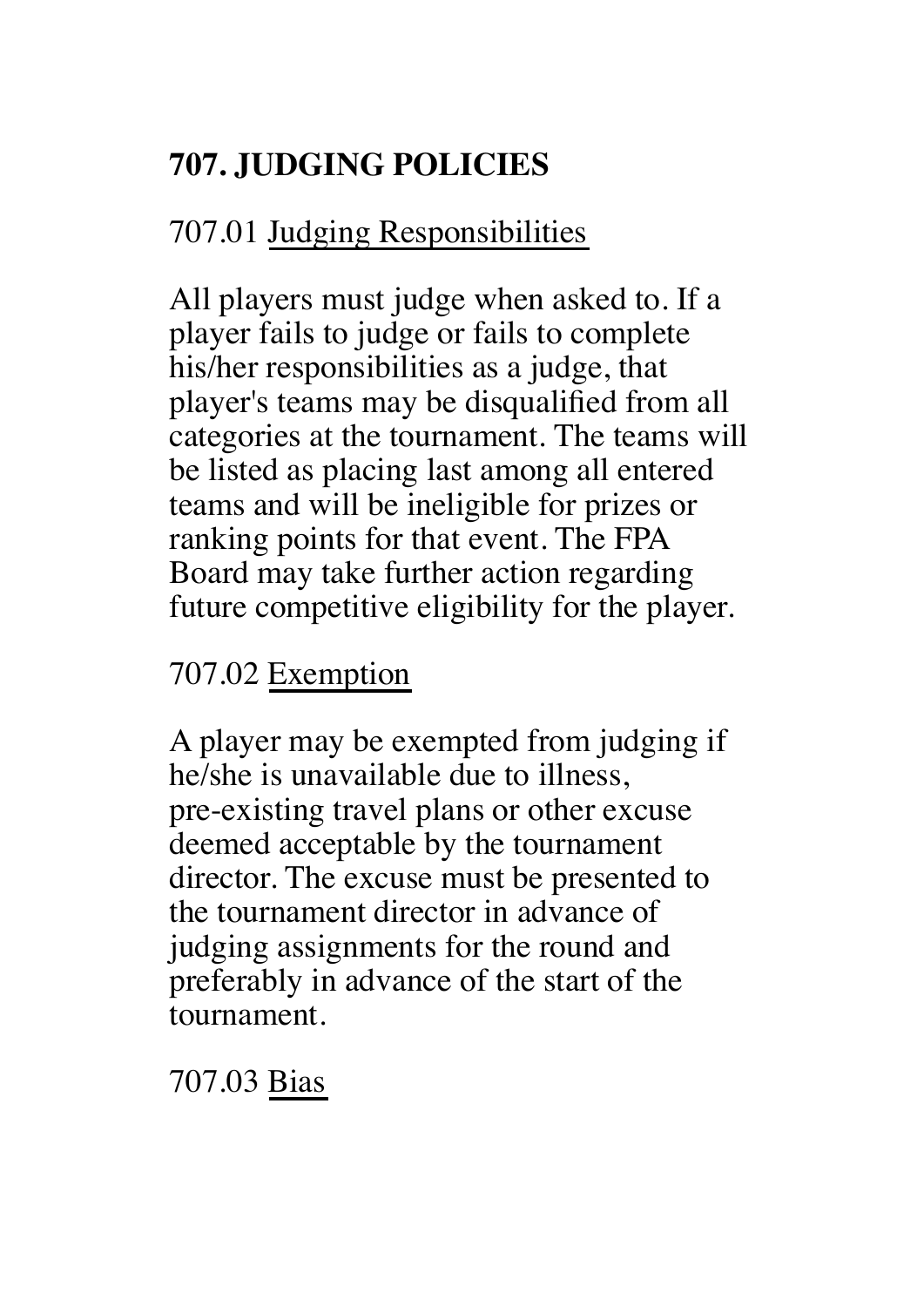Judges and officials must put aside personal biases to the best of their ability and judge only the components assigned to them.

# 707.04 When A Judge Does Not Report

If a judge fails to report for a round and no substitute can be found, that judge's score will be determined by averaging the other acceptable scores for that team in that judging component.

707.05 Reporting Scores

Judges must complete calculations and report scores to the head judge within one minute.

# 707.06 Absent Judge or Unacceptable Judging Sheet

If a judge is absent or otherwise unwilling or unable to turn in a fair judging sheet, that judge's score will be the average of the other acceptable scores for that team in that judging component.

707.07 Disqualifying A Judge's Scores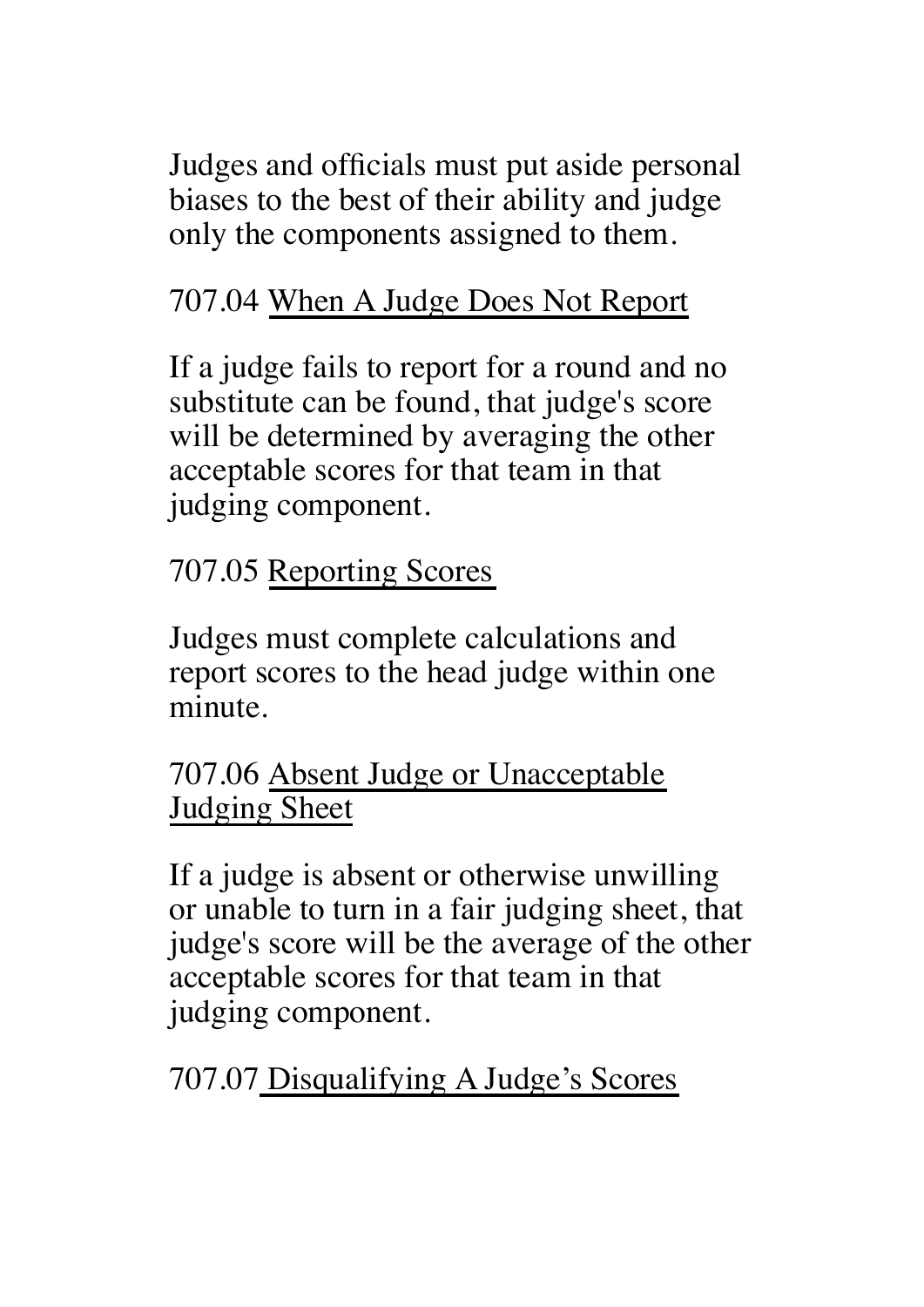If a head judge determines that a judge is not fulfilling his/her duties as a judge, that judge's scores should be thrown out for the round and recalculated by averaging the other acceptable scores for each team in that judging component.

# 707.08 Communication Among Judges

Judges are encouraged to communicate with each other during performances but are not required to.

# 707.09 Rounding Of Scores

Judges must round scores to the nearest tenth of a point. For example, 3.44 is rounded to 3.4, and 3.45 is rounded to 3.5.

## 707.10 Correcting Scores

Judges may not change a score once it is reported to the pool director unless they can prove it was a simple mathematical error. Judges must show the Head Judge or Category Judge the actual math error. If the Head Judge or Category judge determines that the changed score is due to a math error, the change should be allowed.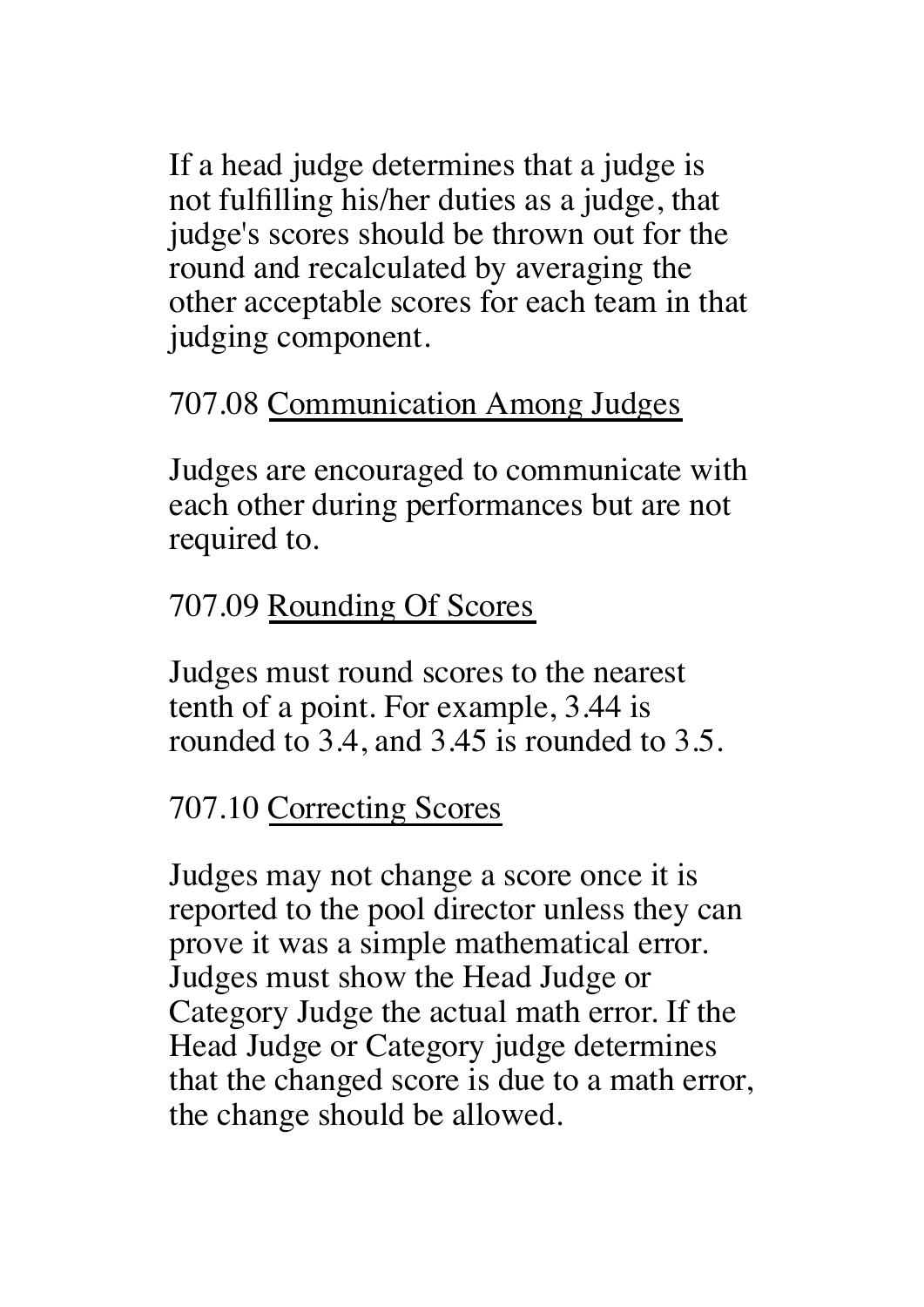## 707.11 Alcohol and Smoking

Drinking of alcoholic beverages and smoking are prohibited at the judging table.

#### 707.12 Presence At Judging Table

Judges must report to the judging table and be seated when called. They are not to leave the judging table without the pool director or head judge's permission.

# **708. PLAYER EXPECTATIONS**

The presentation of all freestyle events is very important to the continued growth and enjoyment of the sport. Sponsors, the community, the Freestyle Players Association, the World Flying Disc Federation and the General Association of International Sports Federations can all be harmed by inappropriate behavior. Therefore, it will not be tolerated.

708.01 Dress Code Players should present themselves in a sporting athletic fashion. We hope that freestyle disc players will continue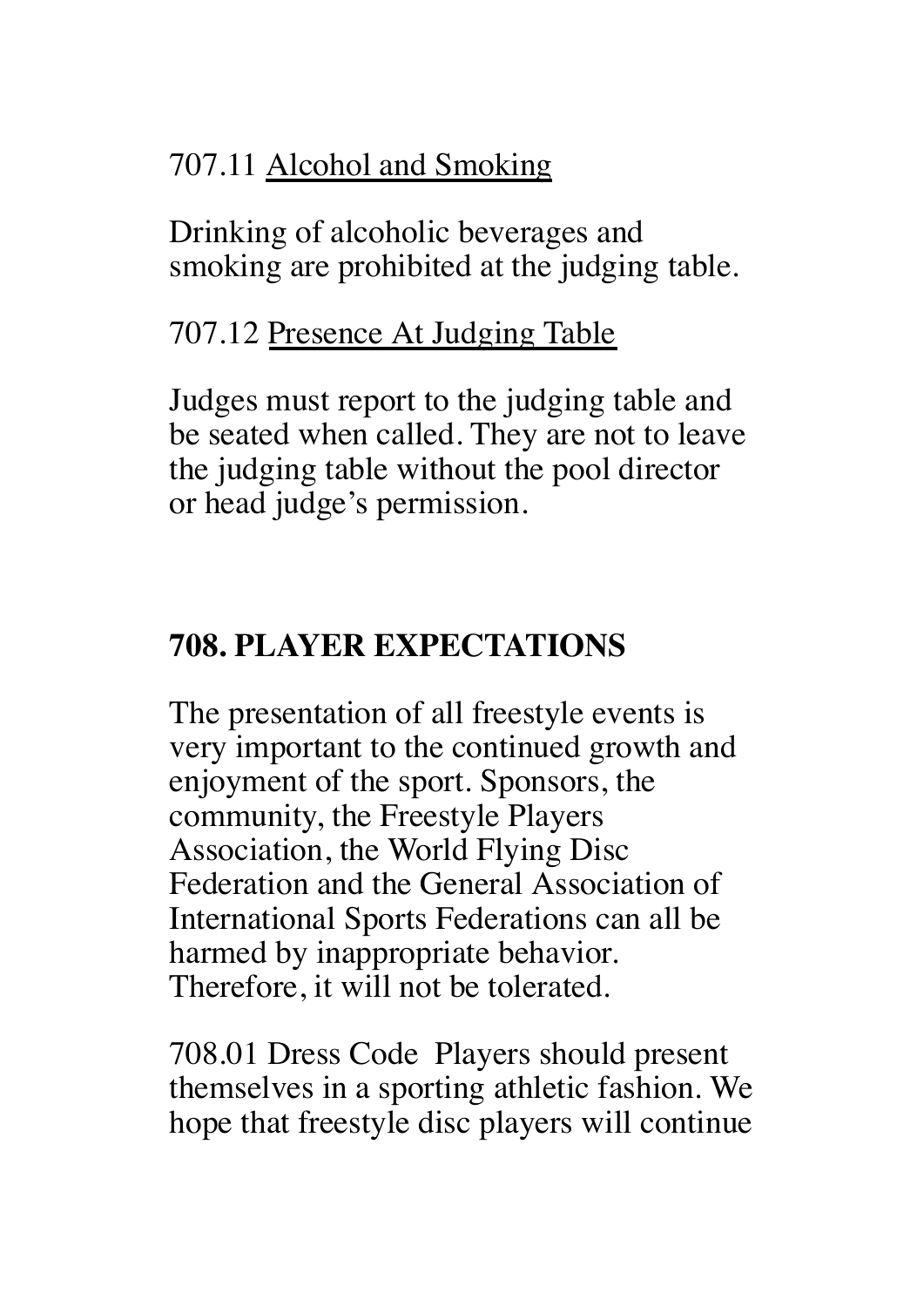to be inventive in their dress, but all in good taste.

708.02 Drugs and Alcohol These are strictly forbidden on the playing field. Proper liquor permits must be obtained if sales are to be displayed at any event. In all cases, players should avoid intoxication when they are in the public eye at the tournament site.

708.03 Foul Language and Bad Presence. Players should conduct themselves in a responsible and understanding manner. Excessive displays of anger or displeasure in oneself or others while in the public eye in competitive situations should be avoided.

## 709. **JUDGING SYSTEM**

# 709.01 Difficulty

A. General. Judge what is attempted as well as what is completed. Consider the relative risk of the moves. If a reasonable attempt is made but the disc is dropped, it should receive a slightly lower score than if the player had caught the disc. If the attempt falls far short of completion, the difficulty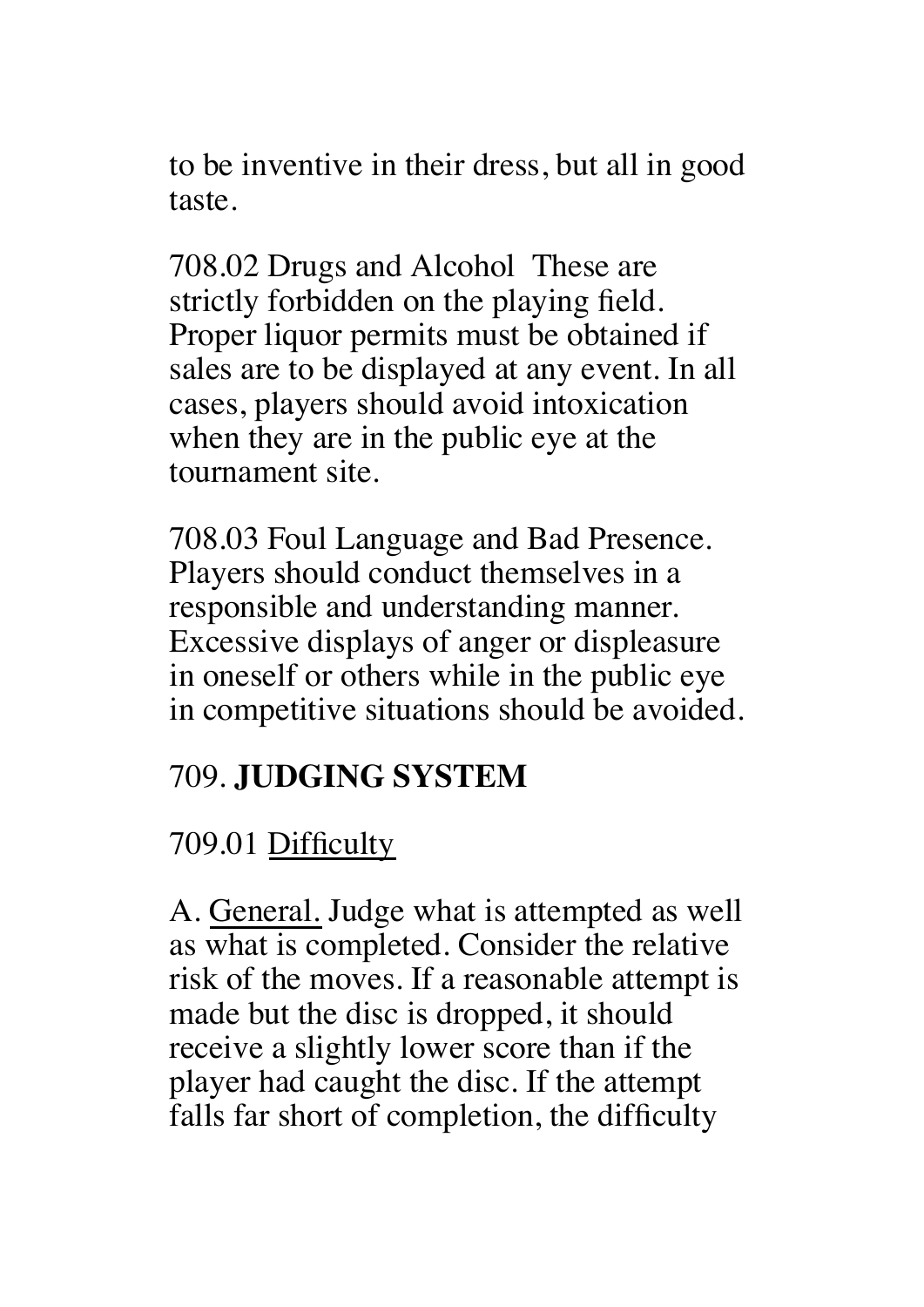should be adjusted accordingly.

B. Time Block Scoring. Difficulty is scored in 15-second blocks. Every 15 seconds, a cassette tape will sound "Mark." Write down one score that reflects both the most difficult moves attempted in the preceding 15 seconds and the total difficulty attempted in that period. Use the whole 0-10 scale. At the end of the time allotted for the routine, the cassette will sound "Time." Do not consider any risk/difficulty demonstrated after "Time" is called. Cross out the lowest score and add up the rest. Divide by the number of marks added up and round to the nearest tenth.

## C. Factors that Determine Risk

1. Consecutive play. Credit should be given for the difficulty of combining moves, and even more so for combining components.

2. Consecutivity. Moves broken up by pauses or hesitations (THEs) should not be given as much credit as the same moves linked together consecutively.

3. Technical Challenge. Consider whether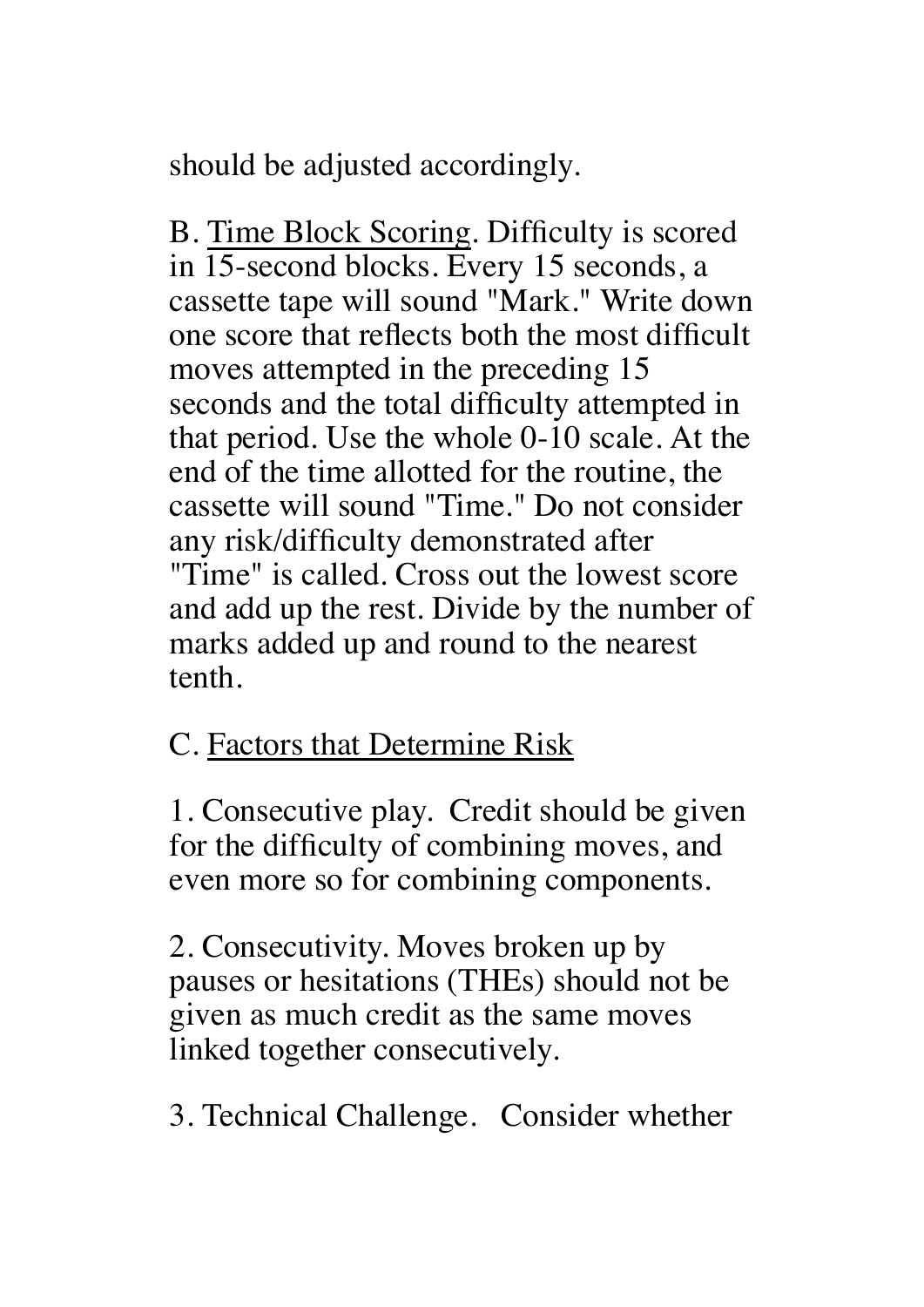the move requires advanced skill in making contact with the disc or requires precise or gentle handling?

4. Physical Challenge. Consider whether the move requires exceptional control, flexibility or strength. Moves that require the player to be upside down, contorted or restricted should be rewarded under this factor.

5. Duration of the critical moment. Consider whether the technical and/or physical challenges are increased by slowing down or speeding up the action. The inclusion of blind time and its duration would be one example of a skill covered under this factor.

6. Complexity and timing of co-ops. Cooperative moves may require significantly more intricacy and timing than the same moves done by one person. Reward the intricacy and timing of cooperative interactions.

709.02 Artistic Impression

A. General. Artistic Impression is the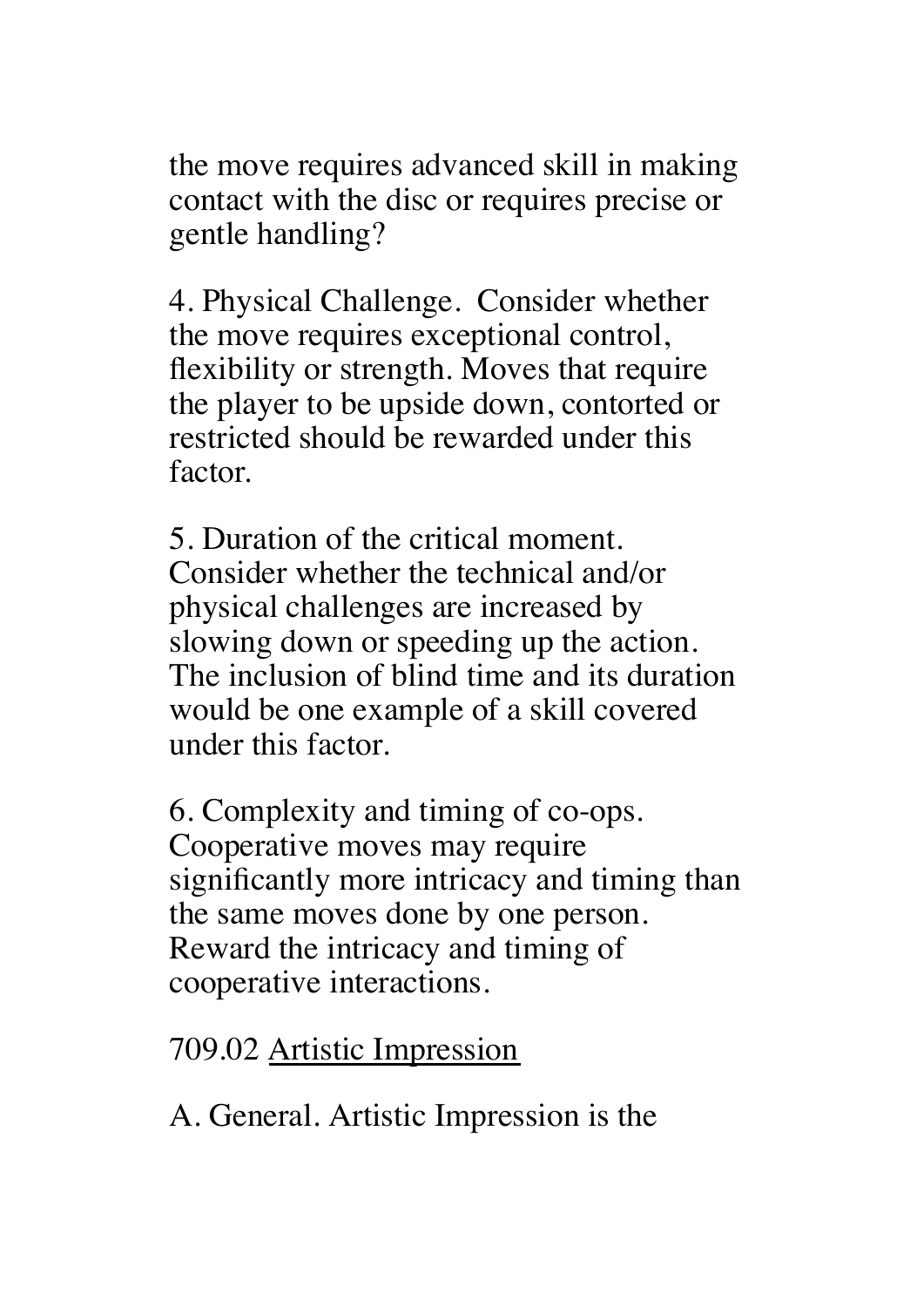average of 5 subscores: Variety, Teamwork, Music Choreography, Flow/Form, and General Impression. Each receive a score from 0.0-10.0. Flow and Form are each given a score of 0.0-5.0 and added together to make one subscore.

B. Variety. Variety reflects how well a team mixes the different areas of freestyle disc play. The main goal is for the play not to be repetitious. While a routine should have a proper variety to incorporate the different areas of disc play, by no means does the mix need to be equal, as certain moves may not work toward the ultimate goal of a congruent, appealing routine. Judge the routine as a series of ideas. Note whether the team presents a series of unique ideas (a high score) or the same idea over and over (a low score). An idea can be a THROW, a CATCH, a DRAMATIC EVENT involving the disc, or a CONSECUTIVE PORTION of a combination. Focus closely on the play, as repeating the same move with different hands or spins or with an upside down disc is not necessarily repetitive. Similarly, a team playing only clock or counter can still score high. Repetition can be done artistically. The purposeful repetition of a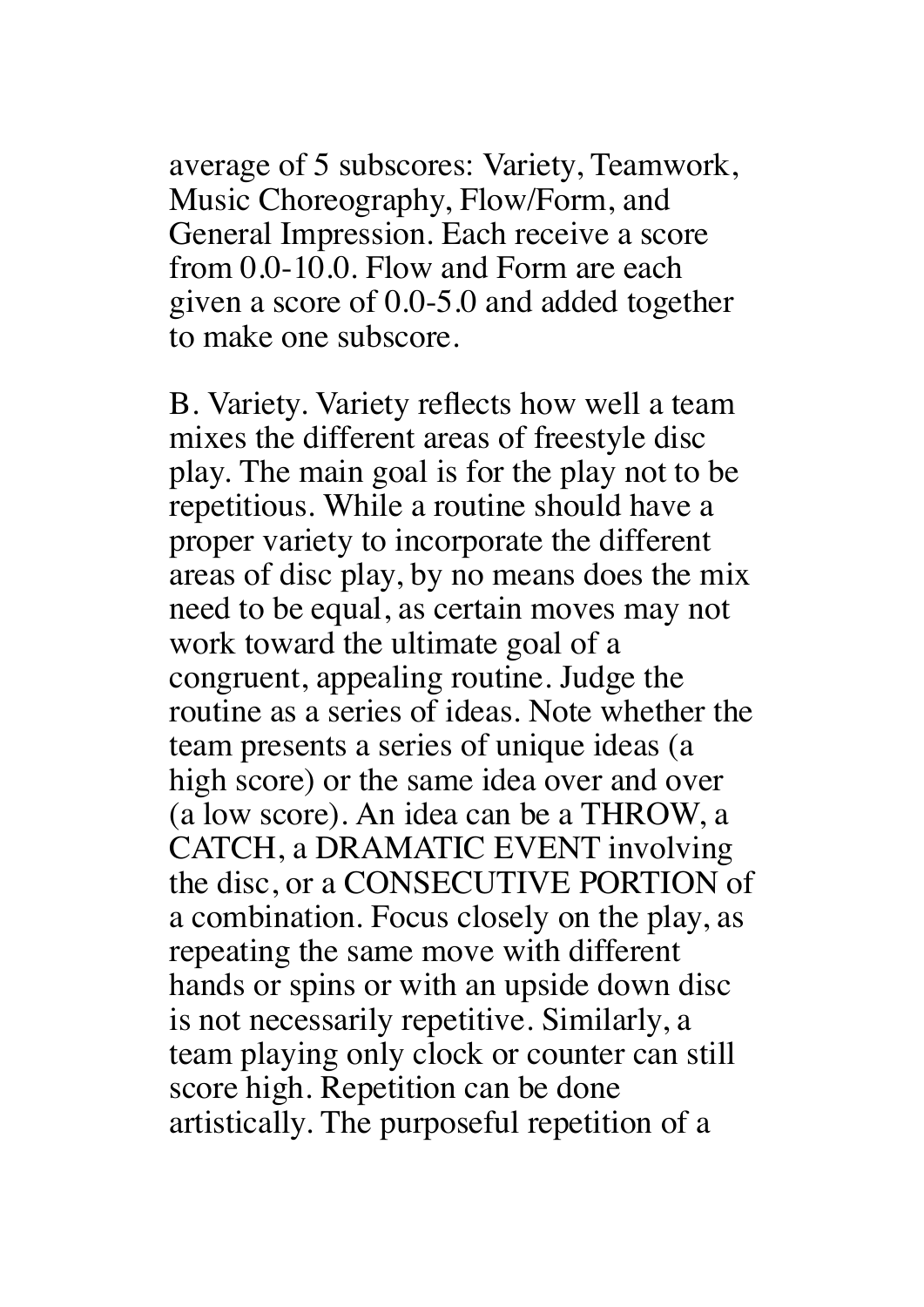move to make a point is not necessarily repetitious-the first performance of the skill (making the point) is demonstrated with its second performance.

1. Types of Variety

a. Throws. Variations include use of different throws, grips and hands.

b. Catches. Variations include different catches and different performance of catches (leaping vs. standing; extended vs. condensed; right leg or hand vs. left hand or leg).

c. Disc handling. Variations include diversity of techniques/modes of action (control moves, intricate body movements, brushing, percussion, speed-flow, angle adjustments, turnovers, etc.) and diversity within modes of action (clock/counter skills, left/right hand skills, slow/fast performance of skills, use of feet or other body part). Consider whether the composition of the combinations throughout the routine is tediously repetitive. Evaluate both the diversity of modes of action and diverisity within each mode of action as they impact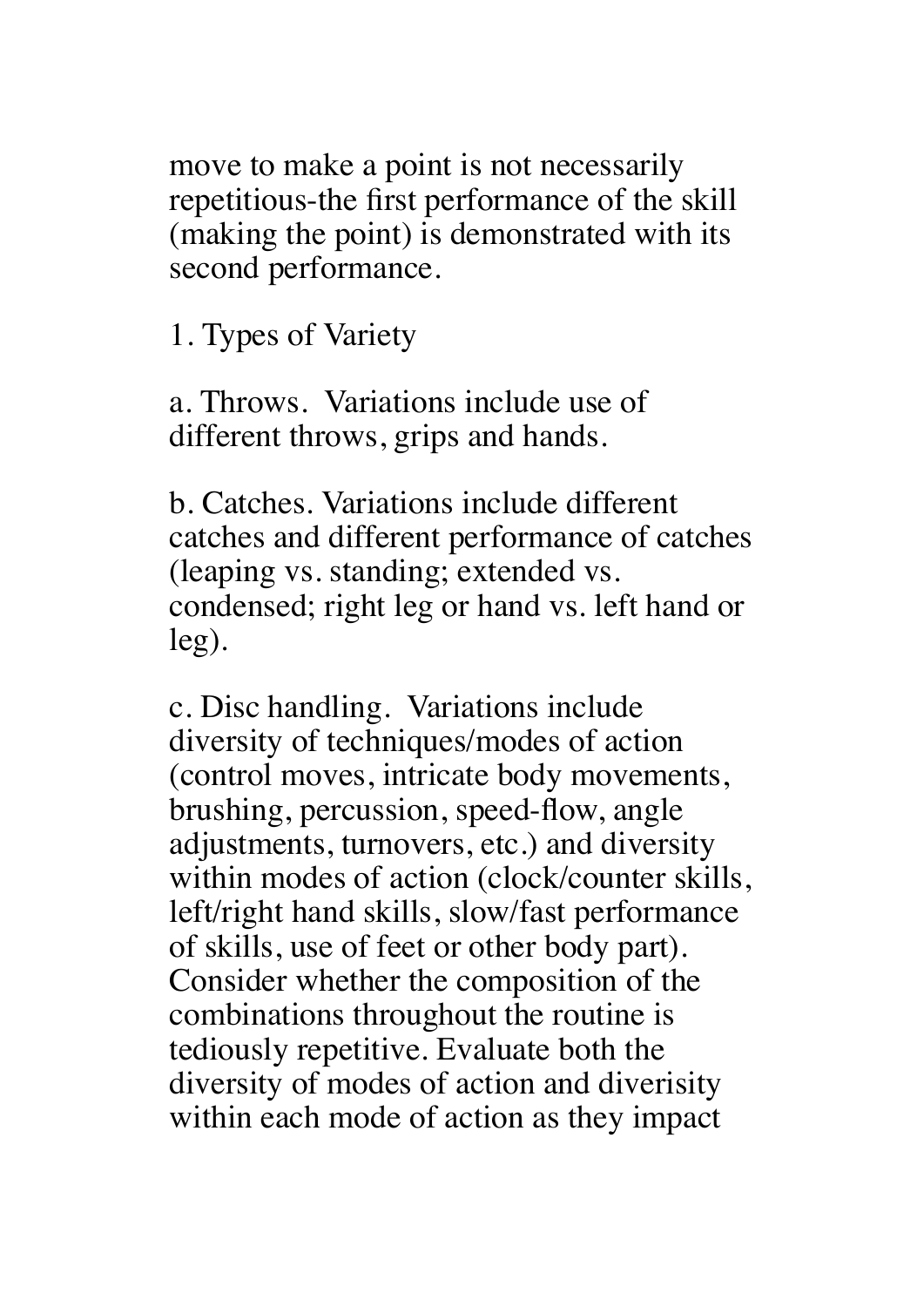the routine.

d. Co-ops. Variations include the disc handling skills evaluated above plus additional factors such as the distance between teammembers and their mutual restriction to each other. Teams that demonstrate a creative and diverse composition of coops will most likely avoid tedious repetition. The judge should consider the variety of a team's co-ops in terms of the routine as a whole because a team's co-ops may be a variation on a theme for artistic reasons.

C. Teamwork. Evaluate the quality and quantity of co-ops and speed-flow segments. Evaluate the quantity both in terms of time spent performing co-ops and speed-flow segments and the sheer number of them.

D. Music Choreography. Evaluate the team's relationship to the style and content of their music. Do not give a score based on whether or not you like the music. Routines that hit key breaks in the music or that show a well-established relationship to the style and content of the music should be rewarded more than a routine that shows no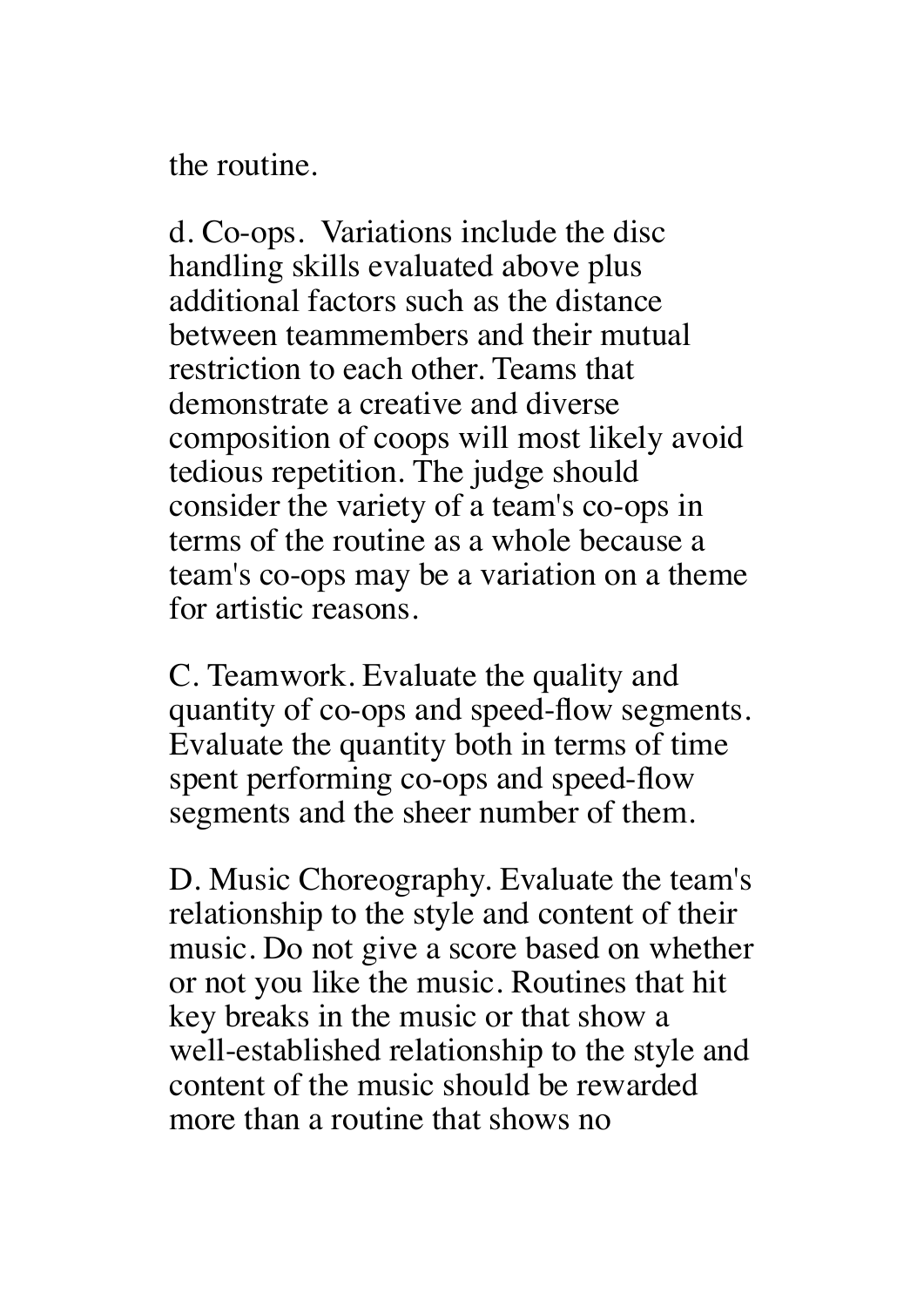relationship to the music.

E. Flow/Form. Flow/Form is comprised of two separate 5 point marks - Flow and Form

1. Flow. Evaluate the flow demonstrated by each team throughout their routine. The players should have very little or no break in the flow of their routine. It should be obvious that they know at each stage in the routine what is happening and where they should be. A routine in disarray, or one demonstrating forgetfulness should not be rewarded. Also consider the flow demonstrated in each player's style. For instance, a smooth transition from catch to throw may be rewarded in this subcategory.

2. Form. Evaluate the extent to which the team incorporates appealing or purposeful body positioning into their play. Reward routines that show care for body positioning in contrast to routines demonstrating haphazard or sloppy body positioning. Take care not to favor one style of form over another. Some components of form to consider, especially during disc work, include arm and leg positioning, good balance, and body line. Judge body line with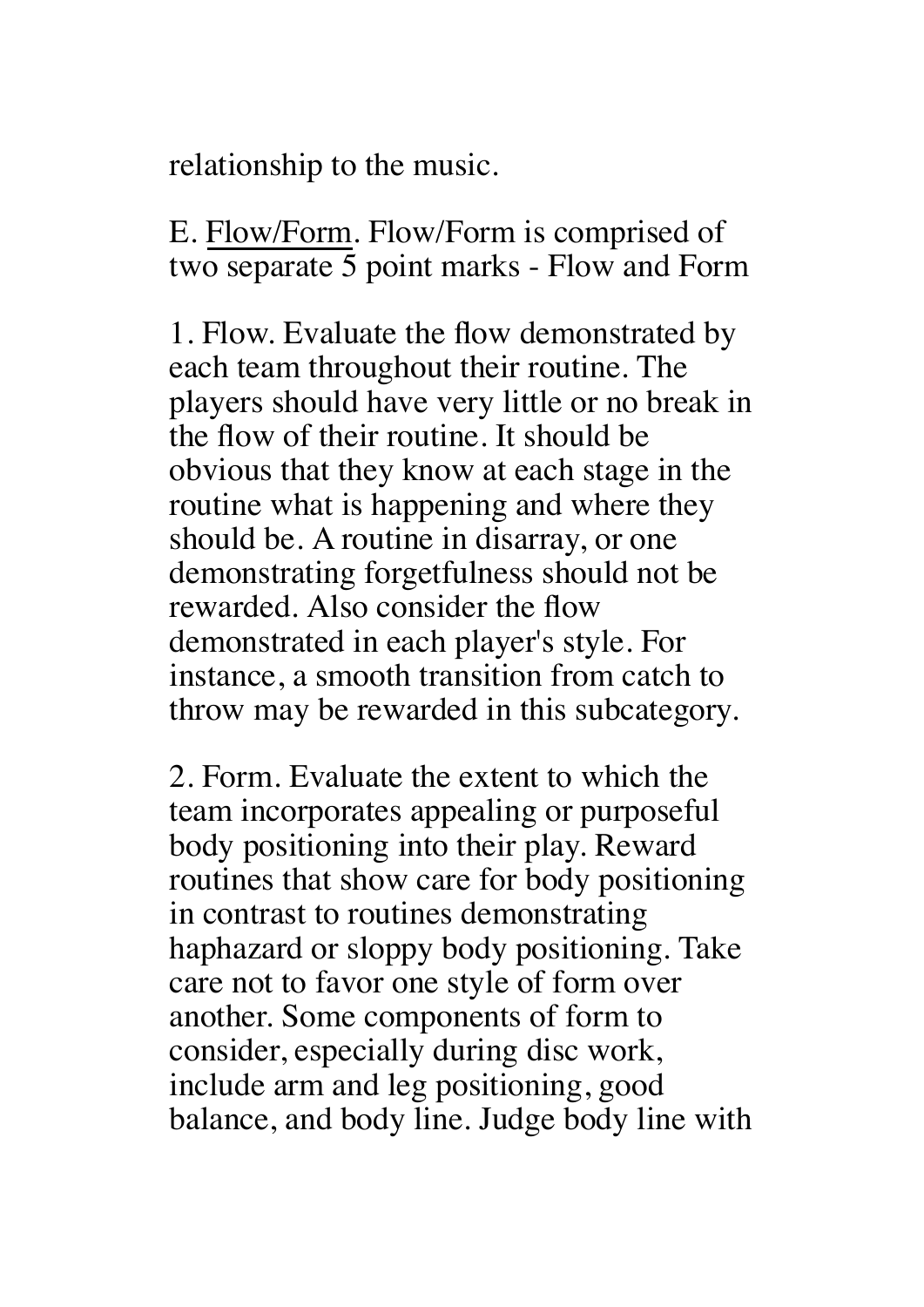respect to the player's body shape. Do not penalize a player for not having a natural body line. One example of the demonstration of form in leg positioning is pointing the toes. Pointed toes are not the only toe position that can be rewarded in this category but they are the most common example of forethought about leg positioning. Other toe positions can also be rewarded if they meet the "appealing or purposeful" definition.

G. General Impression. What did you think of the routine as a whole? Was the team successful in making the Artistic Impression or creating the emotional response they intended? Keep in mind that a team does not have to perform a pleasant or happy routine to be artistically successful.

#### 709.03 Execution

A. General. Evaluate how flawlessly each team performs. Be demanding of excellence, and be consistent. Scoring begins with a full 10 and is reduced as errors are made. Each judge keeps track of Severe, Major, Intermediate and Minor errors. At the end of the routine, add the deductions together then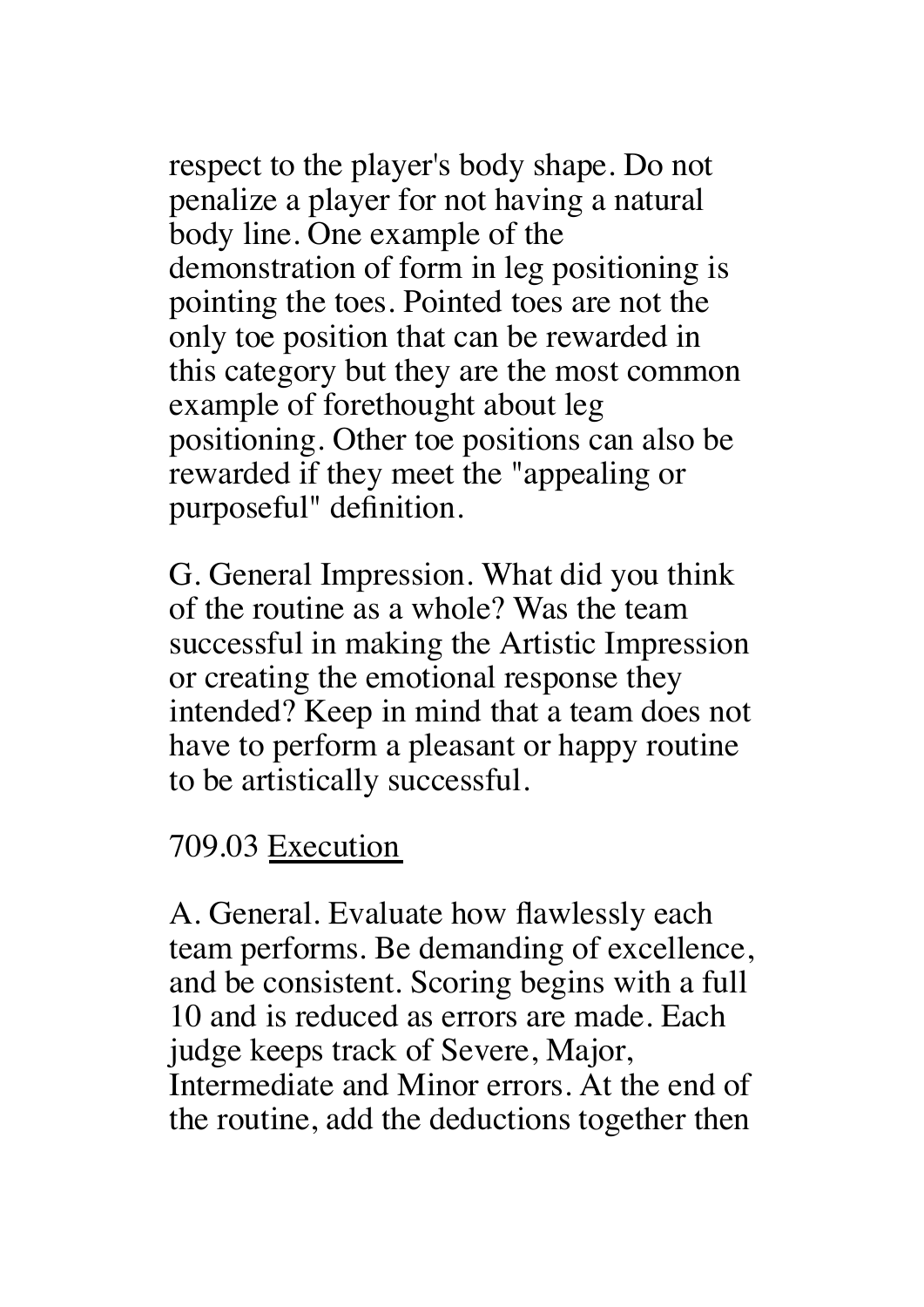subtract that number from 10.

B. Categories of Deductions. There are four categories of Execution deductions. Below are general guidelines for each deduction category:

1. Severe Error (-.5) Reserved for mistakes that disturb the routine in an extreme way, such as a wild throwaway, a long, embarrassing break in the routine, or an incident that clearly endangers the audience. Judges are cautioned to make a Severe Error deduction only when the audience is clearly endangered, not just when players perform near the audience. Catches near the audience may add to a routine's excitement without endangering spectators.

2. Major Error (-.3) Each drop in a routine is usually considered a Major Error. It is also possible that a drop may not occur, but the mistake distracted so much from the routine's flow that it deserves a Major Error deduction. Major stalls in action should receive a mark in the Major Error category. Wild throws may be given this deduction rather than the Severe deduction at the judge's discretion. Drops "rooted" out